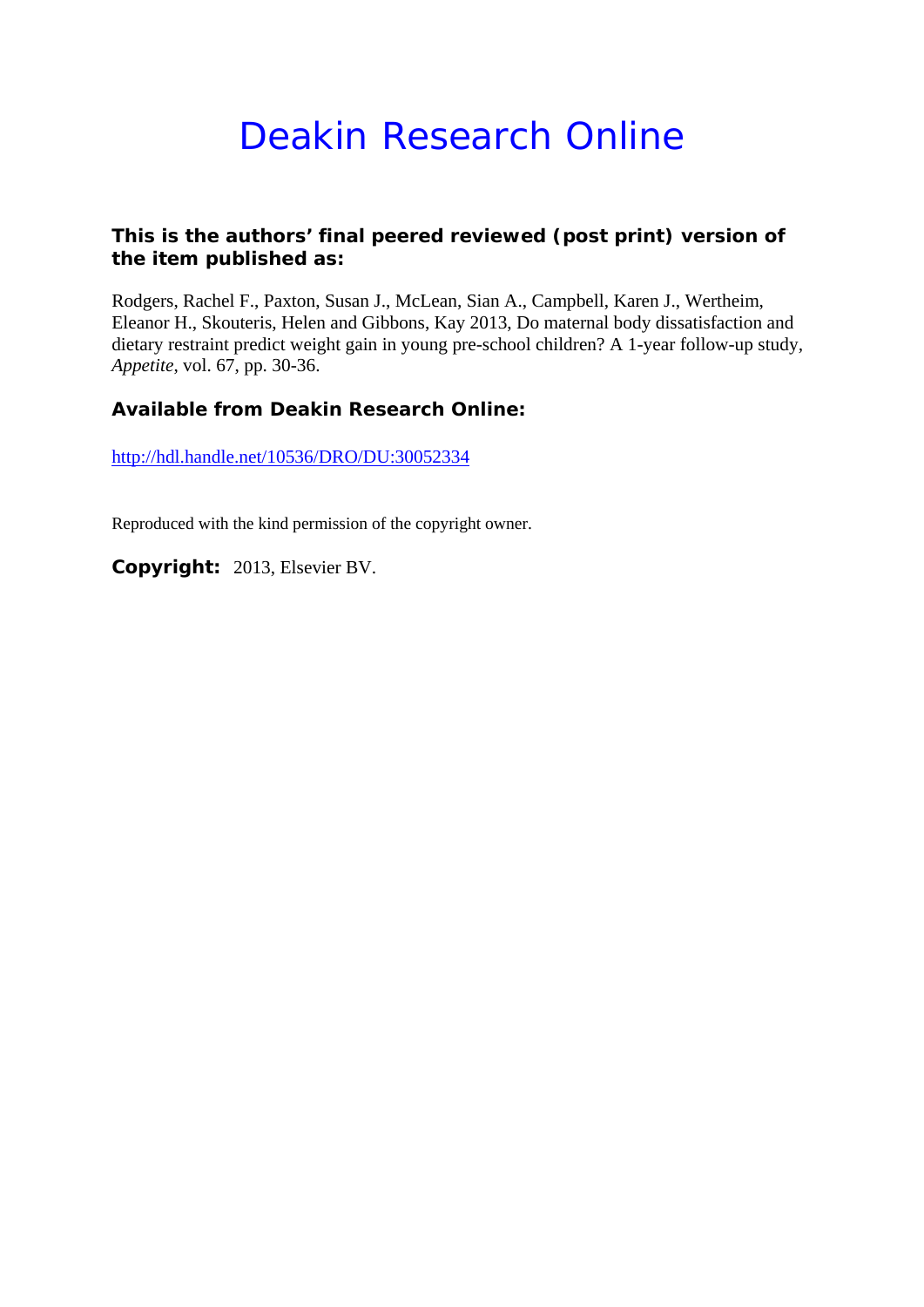#### Accepted Manuscript

To appear in: Appetite

Received Date: 22 November 2012 Revised Date: 4 March 2013 Accepted Date: 18 March 2013

#### Research report

Do maternal body dissatisfaction and dietary restraint predict weight gain in young pre-school children? A one-year follow-up study

Rachel F. Rodgers, Susan J. Paxton, Siân A. McLean, Karen J. Campbell, Eleanor H. Wertheim, Helen Skouteris, Kay Gibbons

PII: S0195-6663(13)00099-8 DOI: <http://dx.doi.org/10.1016/j.appet.2013.03.009> Reference: APPET 1797



Please cite this article as: Rodgers, R.F., Paxton, S.J., McLean, S.A., Campbell, K.J., Wertheim, E.H., Skouteris, H., Gibbons, K., Do maternal body dissatisfaction and dietary restraint predict weight gain in young pre-school children? A one-year follow-up study, Appetite (2013), doi: [http://dx.doi.org/10.1016/j.appet.2013.03.009](http://dx.doi.org/http://dx.doi.org/10.1016/j.appet.2013.03.009)

This is a PDF file of an unedited manuscript that has been accepted for publication. As a service to our customers we are providing this early version of the manuscript. The manuscript will undergo copyediting, typesetting, and review of the resulting proof before it is published in its final form. Please note that during the production process errors may be discovered which could affect the content, and all legal disclaimers that apply to the journal pertain.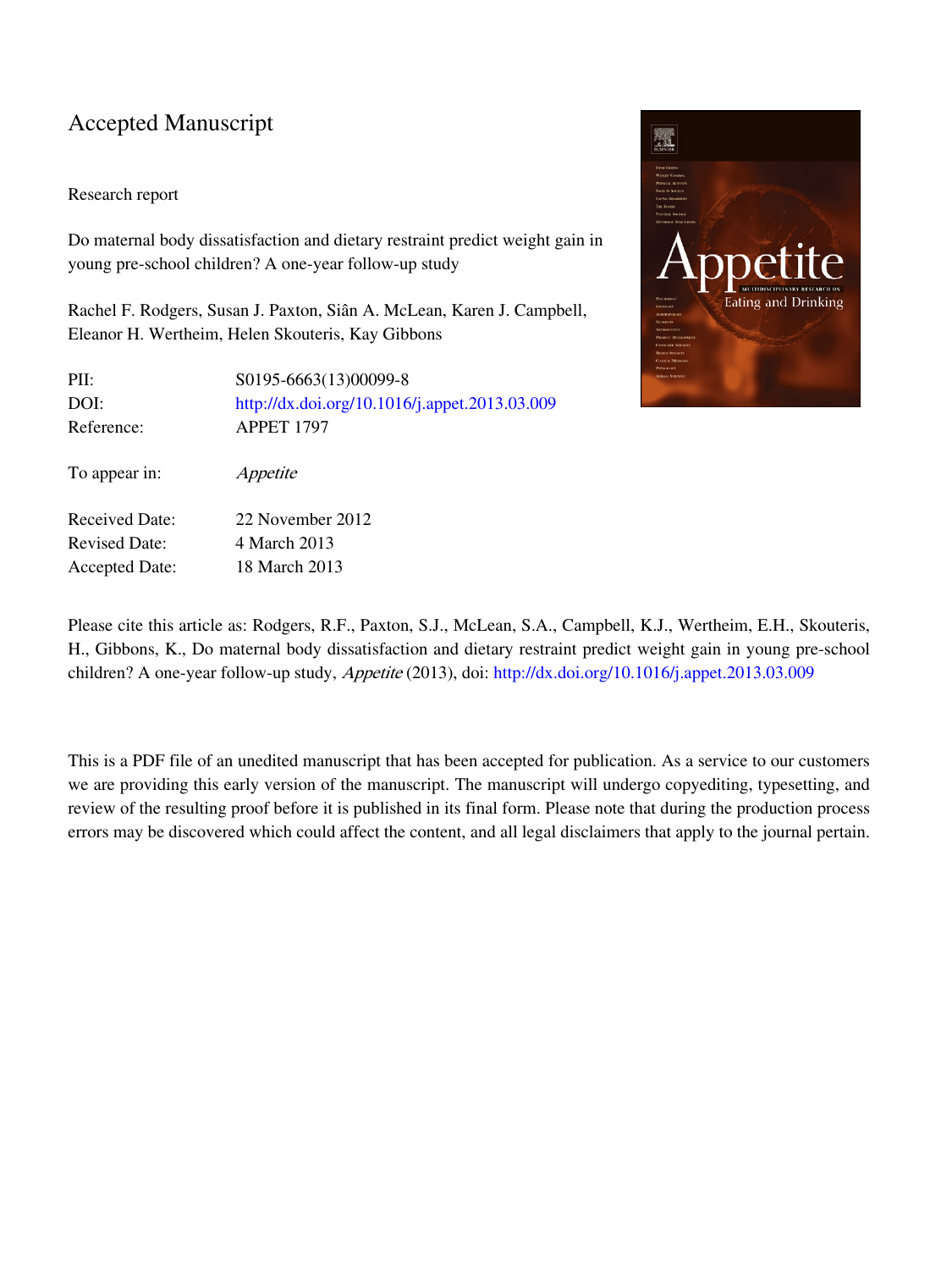| $\mathbf{1}$ | Do maternal body dissatisfaction and dietary restraint predict weight gain in young pre-                                                   |
|--------------|--------------------------------------------------------------------------------------------------------------------------------------------|
| 2            | school children? A one-year follow-up study                                                                                                |
| 3            |                                                                                                                                            |
| 4            |                                                                                                                                            |
| 5            | Rachel F. Rodgers <sup>1, 2</sup> , Susan J. Paxton <sup>3</sup> , Siân A. McLean <sup>3</sup> , Karen, J. Campbell <sup>4</sup> , Eleanor |
| 6            | H. Wertheim <sup>3</sup> , Helen Skouteris <sup>5</sup> , Kay Gibbons <sup>6</sup>                                                         |
| 7            |                                                                                                                                            |
| 8            | <sup>1</sup> Department of Counseling and Applied Educational Psychology, Northeastern                                                     |
| 9            | University, Boston, USA                                                                                                                    |
| 10           | <sup>2</sup> Université de Toulouse; UPS; Laboratoire du Stress Traumatique (LST-EA 4560),                                                 |
| 11           | Toulouse, France                                                                                                                           |
| 12           | <sup>3</sup> School of Psychological Science, La Trobe University, Melbourne, Victoria, Australia,                                         |
| 13           | 3086                                                                                                                                       |
| 14           | <sup>4</sup> Centre for Physical Activity and Nutrition Research, Deakin University, Victoria,                                             |
| 15           | Australia, 3220                                                                                                                            |
| 16           | <sup>5</sup> School of Psychology, Deakin University, Melbourne, Victoria, Australia, 3125                                                 |
| 17           | <sup>6</sup> Nutrition and Food Services, Royal Children's Hospital Melbourne, Victoria, Australia,                                        |
| 18           | 3052                                                                                                                                       |
| 19           |                                                                                                                                            |
| 20           | Corresponding author                                                                                                                       |
| 21           | Email address: susan.paxton@latrobe.edu.au (Susan J. Paxton)                                                                               |
| 22           | Not for publication: Tel. +61 3 9479 1736; Fax +61 3 9479 1956                                                                             |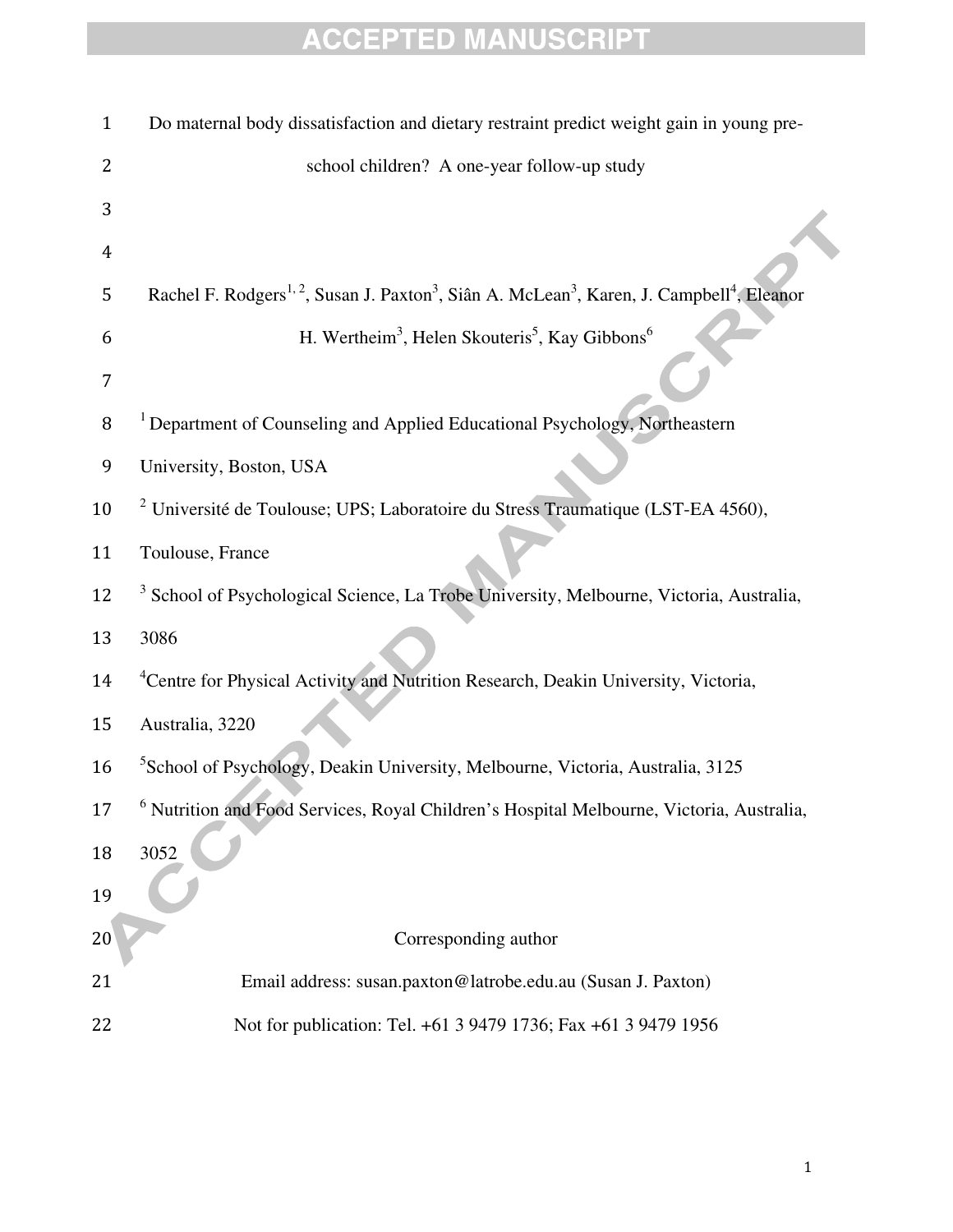| 23       | <b>Abstract</b>                                                                                 |
|----------|-------------------------------------------------------------------------------------------------|
| 24       | Background: The relationships between maternal body image and eating concerns and               |
| 25       | increases in body mass index (BMI) in early childhood are poorly understood. Our aim            |
| 26       | was to test a model in which mothers' BMI, body dissatisfaction, dietary restraint and          |
| 27       | concerns about their child's weight were related to restrictive feeding practices and child     |
| 28       | BMIz change.                                                                                    |
| 29       | Methods: Mothers of 2-year-old children ( $n = 202$ , aged between 1.5 and 2.5 years)           |
| 30       | reported concerns regarding their own and their child's weight, their dietary restraint, and    |
| 31       | restrictive feeding practices. Height and weight were measured for children and reported        |
| 32       | by mothers at baseline and 1-year later.                                                        |
| 33       | Results: Thirty five percent of mothers and 29% of children were in overweight or obese         |
| 34       | categories at baseline. Using path analysis, after adding an additional pathway to the          |
| 35       | proposed model the final model provided a good fit to the data ( $\chi^2$ (8) = 5.593, p =.693, |
| 36       | $CFI = 1.000$ , RMSEA = .000), with maternal dietary restraint directly predicting change       |
| 37       | in child BMIz over the year. Concern about child's weight and, to a lesser extent,              |
| 38       | maternal dietary restraint mediated the relationship between maternal body dissatisfaction      |
| 39       | and the use of restrictive feeding practices. However, the pathway from restrictive             |
| 40       | feeding practices to change in child BMIz was not significant.                                  |
| 41       | Conclusions: Mothers' BMI and body dissatisfaction may contribute indirectly to weight          |
| 42       | change in their young children. Interventions targeting maternal body dissatisfaction and       |
| 43       | informing about effective feeding strategies may help prevent increases in child BMIz.          |
| 44<br>45 | Keywords: Body dissatisfaction; dietary restraint; mothers; restrictive feeding; child          |
| 46       | weight gain                                                                                     |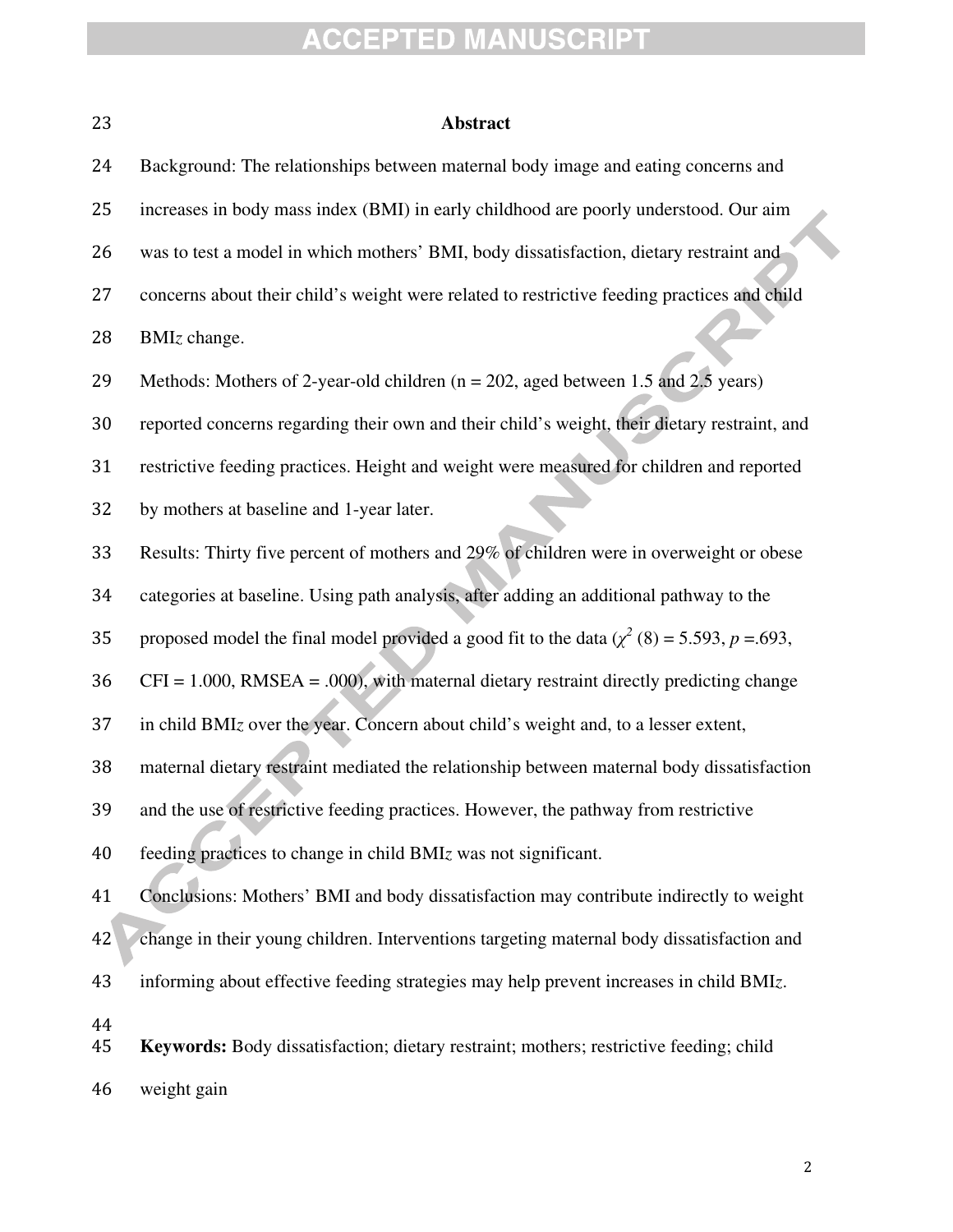#### **Background**

The rising tide of childhood overweight and obesity has contributed to a research focus on modifiable risk factors for increases in BMI in children (Crouch, O'Dea, & Battisti, 2007), and evidence suggests that parent-child feeding practices and early parent-child interactions contribute to children's weight status (Faith et al., 2004; Fisher, Birch, Smiciklas-Wright, & Picciano, 2000; McPhie et al., 2011; Ventura & Birch, 2008). One category of child feeding practices that has at times been found to predict upward change in child BMI involves attempts to control or restrict a child's eating patterns and food intake (Birch, Fisher, & Davison, 2003). However, little empirical attention has been paid to factors that might be related to the use of feeding practices of this type. It has been suggested that, even among healthy weight mothers, the use of restrictive feeding practices could be influenced by mothers' own body image, weight and/or eating concerns (Francis, Hofer, & Birch, 2001). To date, while there is some evidence of a relationship between maternal body image and eating concerns and maternal feeding practices (e.g., Blissett, Meyer, & Haycraft, 2006), no models have been tested that describe mechanisms by which maternal BMI, body dissatisfaction, weight and eating attitudes may influence feeding practices and in turn child weight gain. The present study aimed to explore such a model among mothers of young preschool children using longitudinal data.

Maternal restriction of child food intake, in an effort to control and regulate the type and amount of food a child eats, has been identified as a potentially important factor 68 in child overweight (Faith  $\&$  Kerns, 2005). While the intention of restrictive feeding practices could be imagined to be to control child weight or promote healthier eating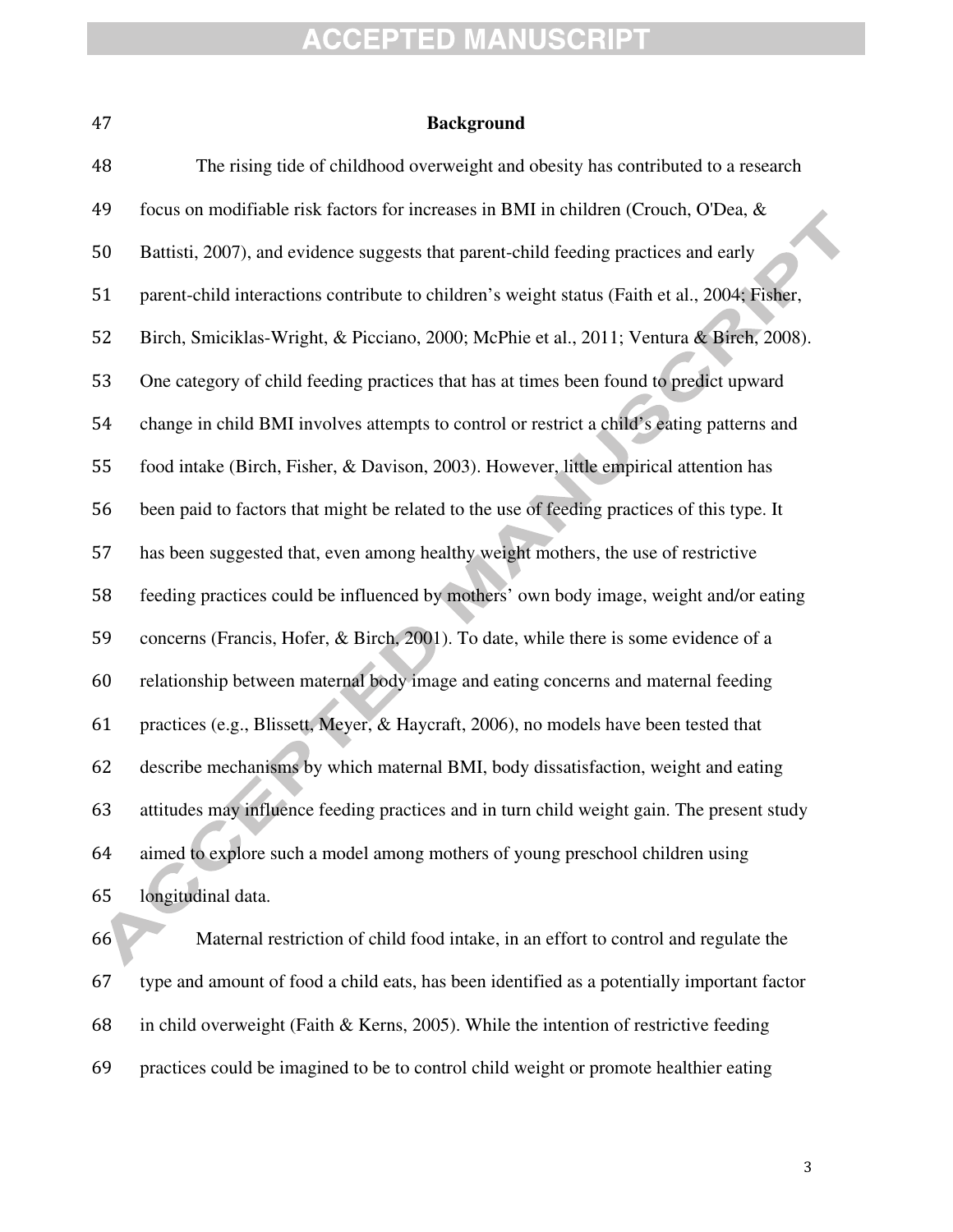| 70 | habits among children, it has been suggested that these practices might be                     |
|----|------------------------------------------------------------------------------------------------|
| 71 | counterproductive by rendering the restricted foods more desirable and increasing              |
| 72 | children's preference for, and consumption of, these foods in the long term (Birch et al.,     |
| 73 | 2003; Faith et al., 2004; Faith & Kerns, 2005). Consistent with this hypothesis, a number      |
| 74 | of studies (Birch et al., 2003; Faith et al., 2004), although not all (Campbell et al., 2010), |
| 75 | have found a prospective and positive relationship between restrictive child feeding           |
| 76 | practices and later child BMI. The discrepancies in the literature may stem from               |
| 77 | methodological issues as the lack of consensus in the definition of parental feeding           |
| 78 | constructs, in particular that of restriction, has been highlighted (Jansen, Daniels, &        |
| 79 | Nicholson, 2012). This discord and the lack of validation of certain measures have             |
| 80 | contributed to divergent findings in this area. In addition, these divergent findings          |
| 81 | highlight the need for longitudinal research among very young children to help clarify         |
| 82 | these relationships.                                                                           |
| 83 | Furthermore, the proposition that restrictive feeding practices stem from a desire             |
| 84 | to prevent child weight gain has been supported. While parents with high concerns about        |
| 85 | their child becoming overweight are not the majority, those who do express such                |
| 86 | concerns have been found to use higher levels of restrictive feeding practices (Gray,          |
| 87 | Janicke, Wistedt, & Dumont-Driscoll, 2010; May et al., 2007). Interestingly, while cross-      |
| 88 | sectional studies suggest that use of restrictive feeding practices is associated with         |
| 89 | concern about a child becoming overweight, they have not been shown to be linked to a          |
| 90 | child being overweight (Crouch et al., 2007; May et al., 2007).                                |
| 91 | Taken together these findings suggest that the preoccupations and weight                       |
| 92 | concerns leading to restrictive feeding practices may derive more from a mother's own          |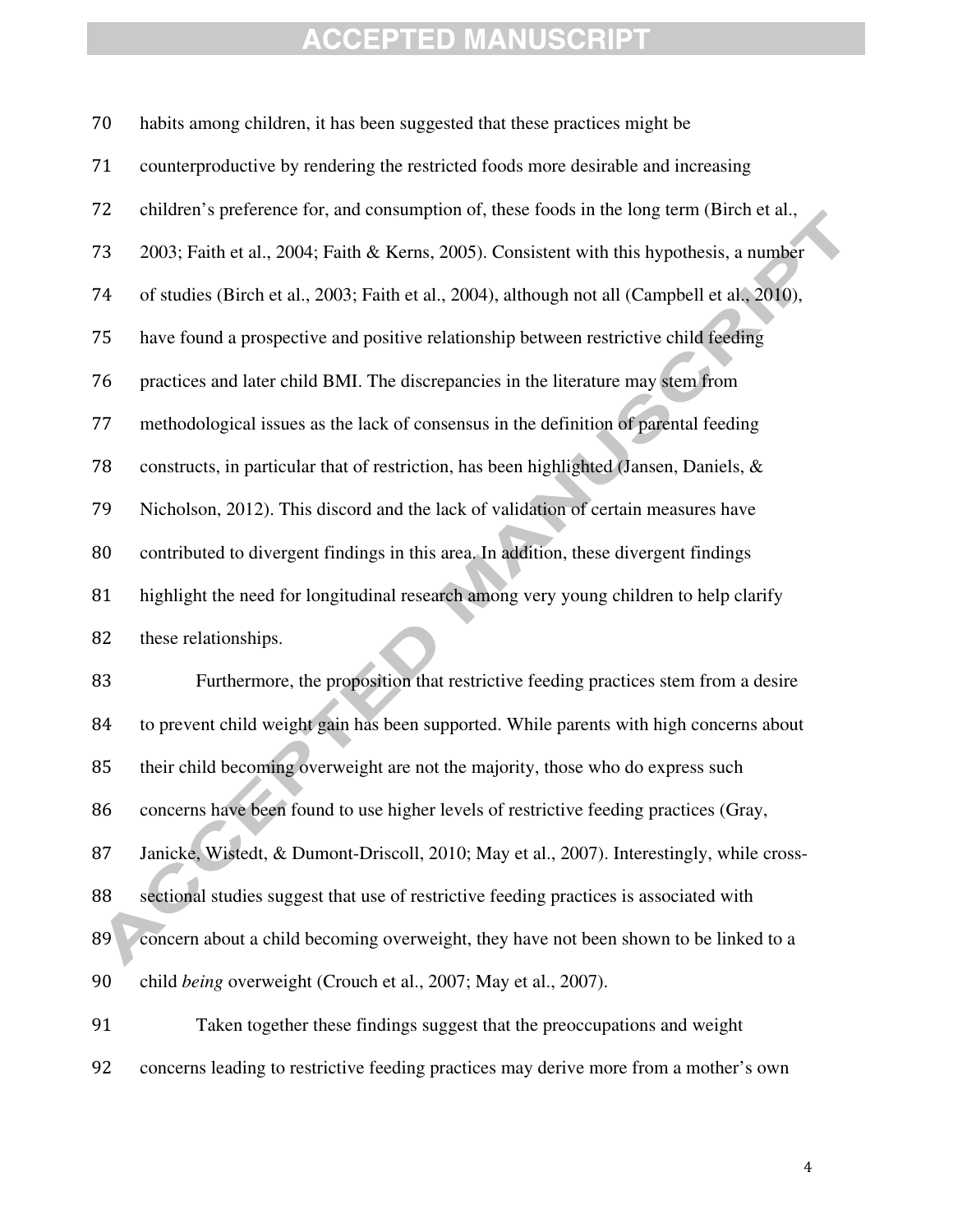weight concerns than her child's actual body weight. A mother's own weight-related 94 body dissatisfaction could lead to both dietary restraint (Baker, Carter, Cohen, & Brownell, 1999; Skouteris, Carr, Wertheim, Paxton, & Duncombe, 2005) and higher concerns regarding her child's risk of gaining weight and consequently the use of similarly restrictive feeding patterns in healthy weight children. In line with these propositions, some researchers have identified a cross-sectional relationship between maternal concerns regarding her own weight and her concerns regarding her child's weight, among 5-year-old girls (Francis et al., 2001). The proposed relationship between maternal body image and eating concerns and maternal feeding practices has also been supported. Parents with high levels of body dissatisfaction have been found to be more likely to report the use of restrictive feeding practices (Gray et al., 2010). Similarly, maternal dietary restraint, and bulimic symptoms have been cross-sectionally associated with restrictive feeding practices in 5-year-olds (Blissett et al., 2006; Francis et al., 2001). In their recent review, McPhie et al. found seven studies assessing the relationship between maternal eating pathology (including body dissatisfaction) and maternal feeding styles and reported that most of the studies provided at least partial evidence for the relationship (McPhie, Skouteris, Daniels, & Jansen, 2012). However, few studies have explored the mechanisms through which maternal eating behaviors and feeding practices are associated with child overweight. 112 Body mass index has consistently been shown to predict body dissatisfaction in young women (e.g., Paxton, Eisenberg & Neumark-Sztainer, 2006). In addition, it has been suggested that physical changes around pregnancy and the post-pregnancy period contribute to the greatest deviations from the social thin-ideal that a woman will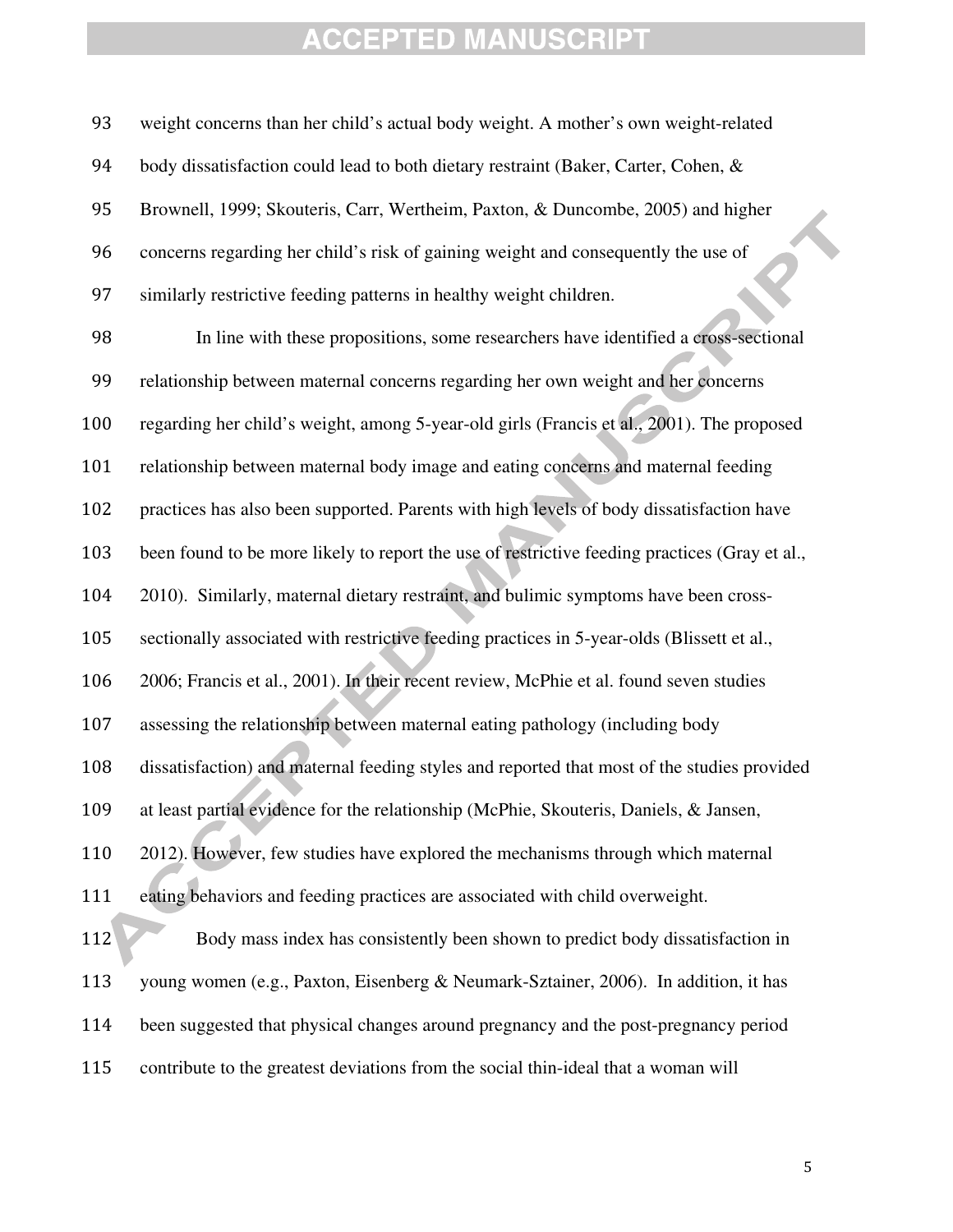| 116 | experience, and the extent of these changes makes young mothers very vulnerable to         |
|-----|--------------------------------------------------------------------------------------------|
| 117 | body dissatisfaction (Jordan, Capdevila & Johnson, 2005). In particular, weight gain and   |
| 118 | retention after pregnancy has been shown to be related to weight concerns and BMI          |
| 119 | among young mothers has been shown to be associated with body dissatisfaction (Clark,      |
| 120 | Skouteris, Wertheim, Paxton & Milgrom, 2010; Rallis, Skouteris, Wertheim & Paxton,         |
| 121 | 2007). These findings suggest a model in which maternal BMI is positively associated       |
| 122 | with body dissatisfaction (Rallis et al., 2007), which is related to maternal dietary      |
| 123 | restraint and concern about her child's weight (Baker, Carter, Cohen, & Brownell, 1999;    |
| 124 | Francis et al., 2001), which in turn leads to child weight-focused restrictive feeding     |
| 125 | practices (Crouch et al., 2007) and then to prospective child weight gain (Faith et al.,   |
| 126 | 2004) (see Figure 1). Thus, a mother's own concern about her weight and body               |
| 127 | dissatisfaction may lead her to diet and also to be concerned about her child's weight,    |
| 128 | contributing to her using weight-focused restrictive feeding practices with the unintended |
| 129 | effect of reducing a child's food related self-regulation and, subsequently, child weight  |
| 130 | gain. However, to date, there have been no prospective explorations of these               |
| 131 | relationships. The present study therefore sought to explore this model.                   |
| 132 | Our principle aim was to test our model, prospectively predicting child weight             |
| 133 | gain, in which we hypothesized that the relationship between maternal body                 |
| 134 | dissatisfaction at Time 1 and child weight gain at Time 2 would be mediated by Time 1      |
| 135 | maternal restrictive eating, concern regarding the child's weight and restrictive feeding  |
| 136 | practices (Figure 1).                                                                      |
| 137 | <b>Methods</b>                                                                             |

**Participants**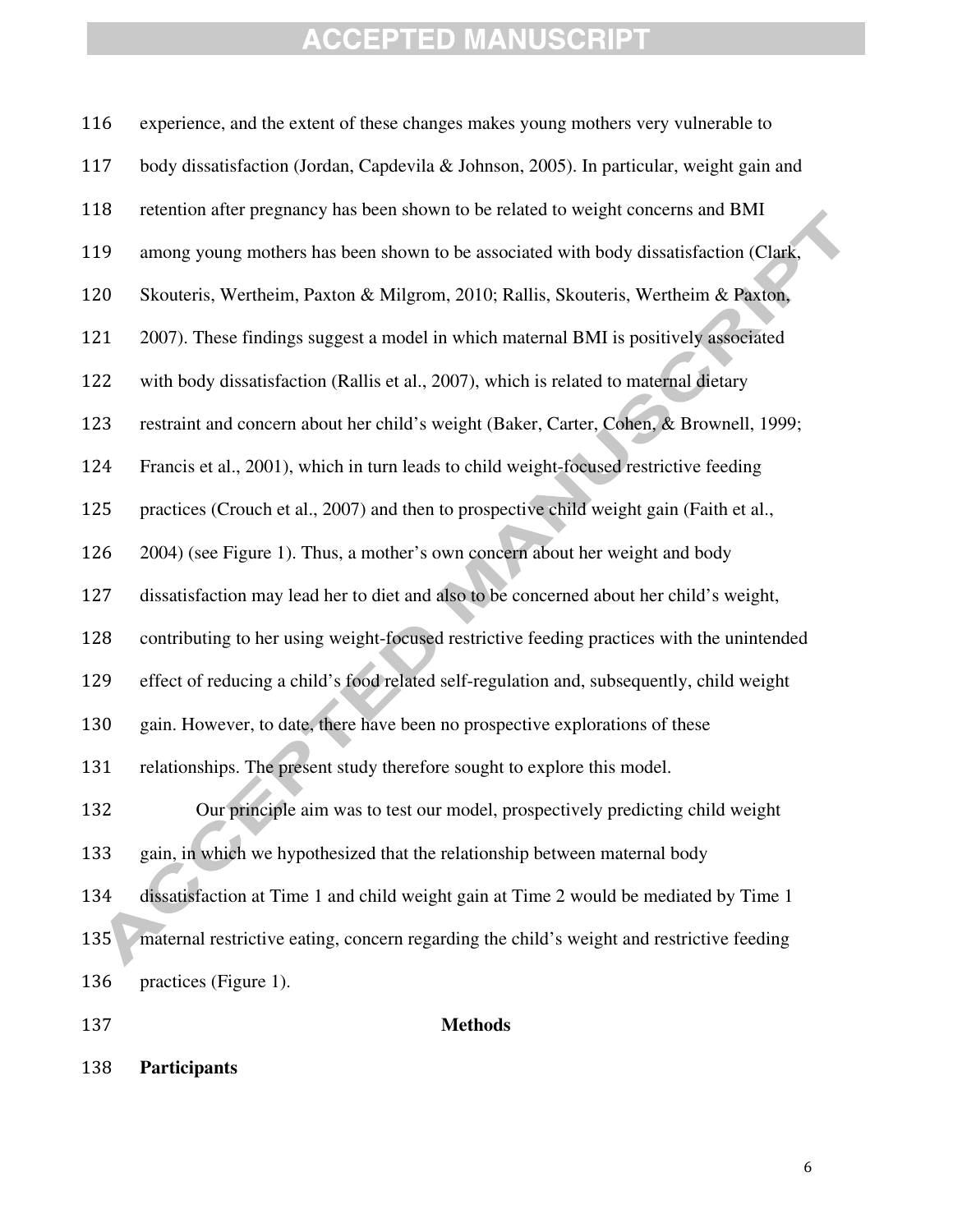| 139 | As mothers' influence over their children's eating behavior may be presumed to             |
|-----|--------------------------------------------------------------------------------------------|
| 140 | be the strongest when children are very young, we conducted the study among a sample       |
| 141 | of 2- year-olds and their mothers. Participants were 220 mother-child dyads for which      |
| 142 | mothers completed identical questionnaires at baseline and 1 year later. At baseline,      |
| 143 | children (103 males and 117 females) were aged between 1.5 and 2.5 years (mean age $=$     |
| 144 | 2.03, $SD = 0.37$ ) and on average mothers were 35 years old ( $SD = 0.46$ ). Mothers were |
| 145 | included in the sample if they could read and understand English, were over 18 years old   |
| 146 | and had a child between 1.5 and 2.5 years old who had no food allergies, intolerances or   |
| 147 | deficiencies which interfered with their eating patterns or food intake. Mothers, on       |
| 148 | average, were well educated (74% had completed a university course), were born in          |
| 149 | Australia (76%), and worked as stay at home parents, $(38%)$ or the skilled worker or      |
| 150 | administrative level (26%). Only 2.7% of the sample was very low income (under             |
| 151 | \$A20,000), 22.5% reported a low income (\$A20,001 to \$A60,000), 37% a medium             |
| 152 | income (\$A61,000 to \$A100,000), and 37.8% a high income (\$A101,000 or over).            |

#### **Procedure**

Approval to conduct this research was obtained from the La Trobe University Human Ethics Committee. Local playgroups within greater metropolitan Melbourne (Victoria) were approached. When invited, a researcher briefly presented information about the study to mothers and interested mothers were recruited. Some additional participants were recruited through maternal and child health centers, leaflets, advertisement in local papers and word of mouth. Written consent was obtained and children's height and weight were measured. Parents completed a questionnaire package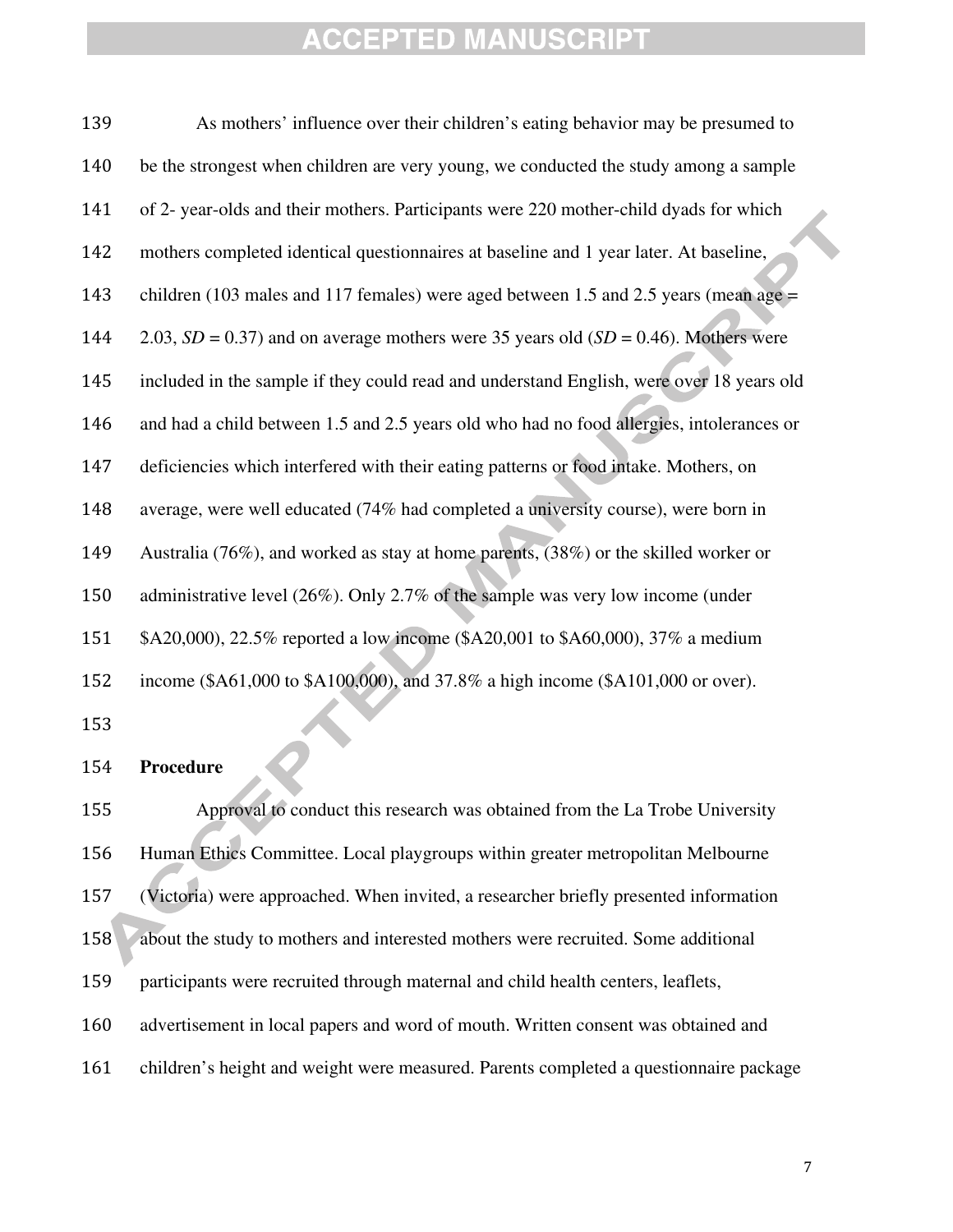at baseline (Time 1), returned in a reply paid envelope. At one-year follow-up, on

average 52 weeks later (Time 2), researchers obtained child height and weight. Mothers

received a \$10 gift card for participation on each occasion.

**Measures** 

**Anthropometric Assessment.** Child height (to the nearest .1 of a centimetre) and weight (to the nearest .1 of a kilogram) were obtained. At Time 1, all children were measured by researchers using the same scales. At Time 2, 64.1% (*n*= 140) were weighed by researchers but due to resource limitations, 35.9% (*n* = 78) were not. In the latter cases, maternal health records were used if the child had been measured within the last 3 weeks or parent report was used as last resort. Children were lightly clothed for all measurements with shoes removed. In line with the CDC guidelines (Kuczmarski et al., 173 2000) BMI categories were defined as underweight (BMI  $< 5<sup>th</sup>$  percentile), healthy 174 weight range ( $5^{th}$  percentile  $\leq$  BMI  $<$  85<sup>th</sup> percentile), overweight (85<sup>th</sup> percentile  $\leq$  BMI  $\leq 95^{\text{th}}$ ) and obese (BMI  $\geq 95^{\text{th}}$  percentile). For children aged two and above (56.2% of our sample), children's BMI was then calculated and converted into a standardized *z*-score ("Medicine Co. Children's BMI-percentile-for-age Calculator [online calculator]. Retrieved from http://www.bcm.edu/cnrc/bodycomp/bmiz2.html") adjusting for age and gender (referred to here as BMI*z*) based on the population growth references provided by the National Center for Health Statistics. As the use of length rather than height is 181 recommended for children under the age of 2 years (Mei et al., 2002), we corrected for this by adding 0.7cm to the height of children and using the WHO calculator to calculate BMI*z* scores for the children under the age of two (World Health Organization, 2011).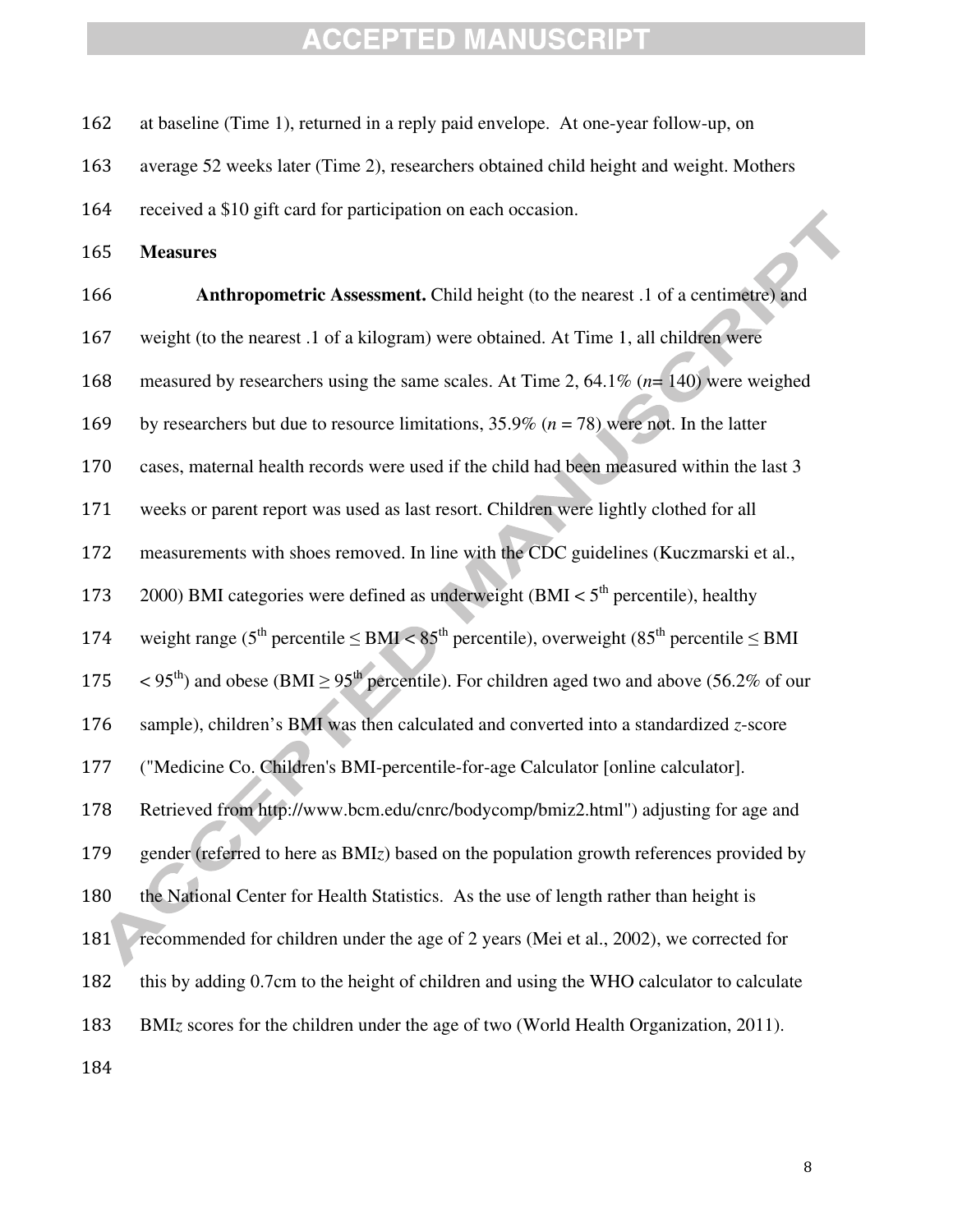#### **Maternal Variables**

#### *Maternal BMI*

Maternal Time 1 self-reported height and weight were used to calculate maternal BMI.

Self-report data have been shown to be correlated strongly with objective measures

despite a consistent trend towards under-estimation (Gorber, Tremblay, Moher, &

Gorber, 2007)

#### *Body dissatisfaction*

Body dissatisfaction was assessed at Time 1 using the 5-item Weight Concern subscale of

193 the Eating Disorders Examination Questionnaire (Fairburn & Beglin, 1994), which is a

widely used questionnaire assessing body dissatisfaction and disordered eating behaviors

that has been validated in community women, including in Australia (Mond, Hay,

Rodgers, Owen, & Beumont, 2004). Items assess the frequency with which the

participant has experienced weight concerns over the last 28 days on a scale ranging from

0 (*never*) to 6 (*everyday*). An example item is: "Have you had a strong desire to lose

weight?" Our sample's Cronbach's α was .80.

#### *Maternal concern of child weight*

Concern regarding child weight was assessed at Time 1 using the 3-item Concern over

Child Weight subscale of the Child Feeding Questionnaire (CFQ; Birch et al., 2001)

which has been demonstrated to have good validity, reliability (Kröller & Warschburger,

2008) and internal consistency (Faith et al., 2004; Geng et al., 2009) in children aged 2 to

11 years. This subscale assesses the degree to which parents are preoccupied by the idea

that their child might gain weight. Items are rated on a Likert scale ranging from 1

(*disagree*) to 5 (*agree*), with high scores indicating high degrees of concern. An example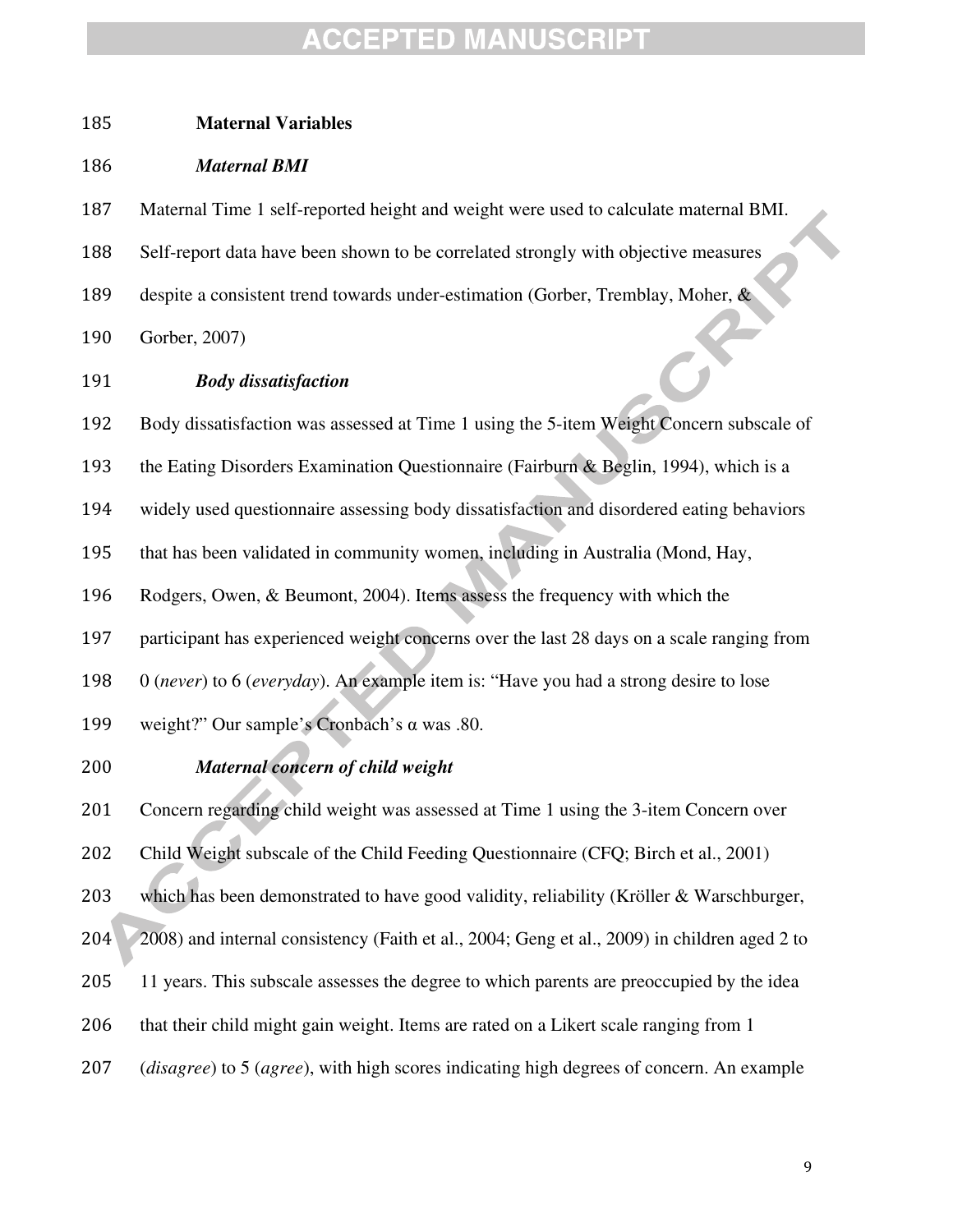| 208 | item is: "How concerned are you about your child having to diet to maintain a desirable        |
|-----|------------------------------------------------------------------------------------------------|
| 209 | weight?" In our sample Cronbach's $\alpha$ was .78.                                            |
| 210 | <b>Maternal dietary restraint</b>                                                              |
| 211 | Maternal dietary restraint was assessed at Time 1 using the 5-item Restraint subscale of       |
| 212 | the Eating Disorders Examination Questionnaire (Fairburn & Beglin, 1994). Items                |
| 213 | assessing the frequency with which participants engaged in restrictive eating behaviors        |
| 214 | such as limiting food intake or avoiding certain foods over the last 28 days are rated from    |
| 215 | 0 (never) to 6 (everyday). An example item is: "Have you been deliberately trying to limit     |
| 216 | the amount of food you eat to influence your shape or weight?" In our sample Cronbach's        |
| 217 | $\alpha$ was .70.                                                                              |
| 218 | Child weight-focused restrictive feeding                                                       |
| 219 | Child weight-focused restrictive feeding was measured at Time 1 using the 7-item               |
| 220 | Restriction for Weight Control subscale from the Comprehensive Feeding Practices               |
| 221 | Questionnaire (CFPQ; Musher-Eizenman & Holub, 2007). This scale assesses parents'              |
| 222 | restriction of all types of food explicitly in order to control their child's weight. We chose |
| 223 | to use this subscale as opposed to the CFQ restriction subscale partly, as previously          |
| 224 | discussed, due to concerns regarding the construct assessed by the CFQ restriction             |
| 225 | subscale, and also due to previous reports of low internal reliability for this scale (Snoek,  |
| 226 | Sessink, & Engels, 2010). The CFPQ items are rated from 1(disagree) to 5(agree), and an        |
| 227 | example item is: "I give my child small helpings at meals to control his/her weight". This     |
| 228 | subscale has been shown to possess good internal reliability, and convergent validity with     |
| 229 | parents' concern for their child being overweight in samples of children aged 2 to 8 years     |
| 230 | old (Musher-Eizenman & Holub, 2007). In our sample Cronbach's α was .78.                       |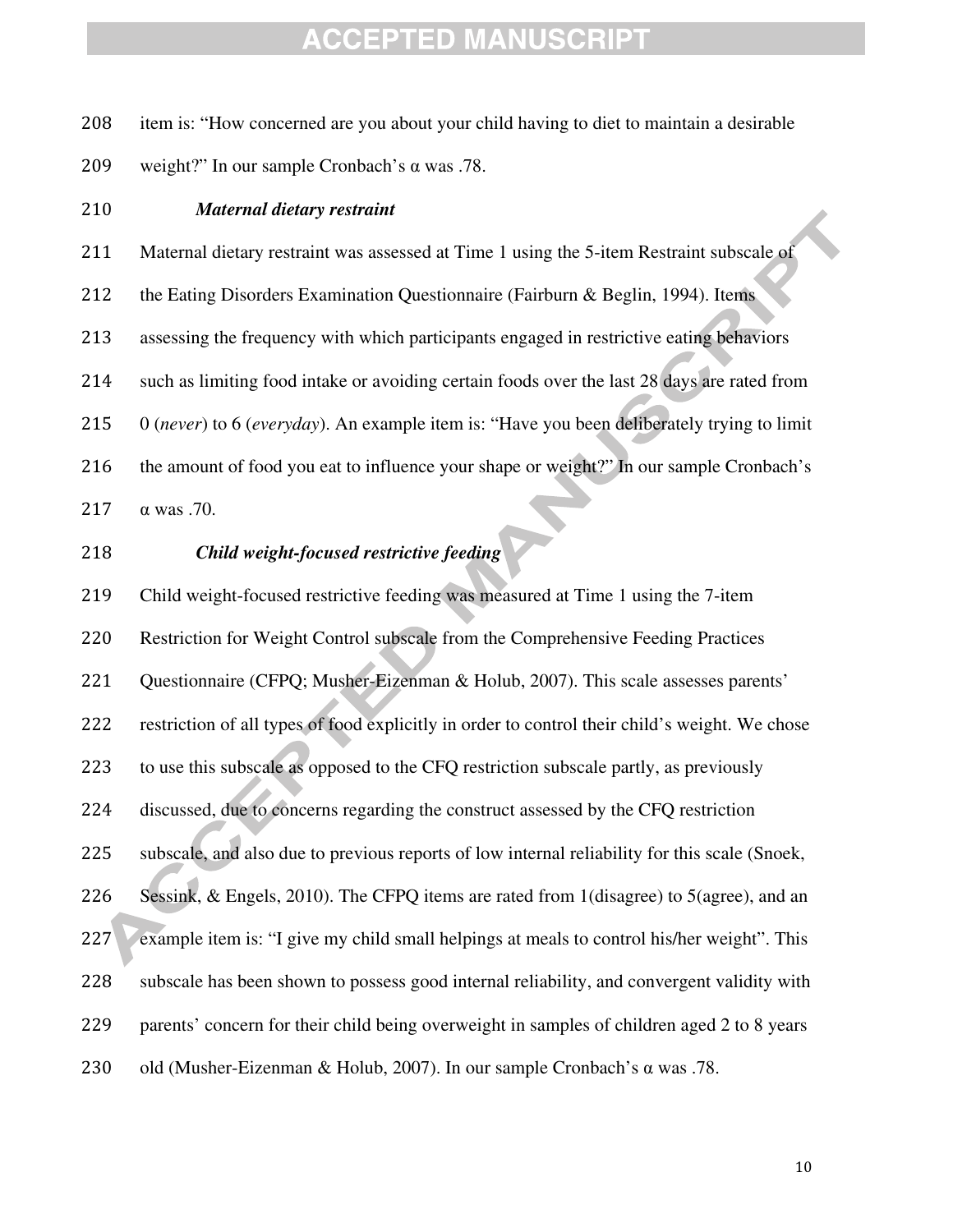## **Statistical Analyses**

| 233 | Two outliers were removed from the analysis. A BMIz change score was                      |
|-----|-------------------------------------------------------------------------------------------|
| 234 | calculated by subtracting Time 2 BMIz from Time 1 BMIz. As certain variables were not     |
| 235 | normally distributed, we used non-parametric equivalents for testing differences in means |
| 236 | and our initial correlation analysis was conducted using Spearman's coefficient. Path     |
| 237 | analysis was conducted in AMOS 19.0 using maximum likelihood estimation. The fit          |
| 238 | proposed model was evaluated using a number of goodness of fit indices, including the     |
| 239 | Chi-squared test (criterion: $p > .05$ ); Goodness of Fit Index (GFI, criterion > 0.95),  |
| 240 | Comparative Fit Index (CFI, criterion $> 0.95$ ), and the Root Mean Square Error of       |
| 241 | Approximation (RMSEA, criterion < 0.06) (Browne & Cudeck, 1993; Hu & Bentler,             |
| 242 | 1999). The Bollen-Stine bootstrapping procedure (Bollen & Stine, 1992) was used as a      |
| 243 | supplemented test to conventional chi-square test of fit to test the hypothetical model.  |
| 244 | Additional pathways were included in the model if the theoretical framework predicted     |
| 245 | them. Multiple mediation in the model was formally tested using Boostrapping.             |
| 246 | <b>Results</b>                                                                            |
| 247 | <b>Participant characteristics</b>                                                        |
| 248 | The mean self-reported maternal BMI was in the healthy range with 2.9% of                 |
| 249 | mothers in the underweight range, 65.2% of mothers in the healthy weight range, 22.9 %    |
| 250 | in the overweight range and 9% in the obese range. These proportions somewhat higher      |
| 251 | than national data for women in this age group (Australian Bureau of Statistics, 2009).   |
| 252 | Furthermore, 35% ( $n = 72$ ) mothers reported being pregnant or having recently been     |
| 253 | pregnant, which may have led to an overestimation of rates of overweight. At Time 1,      |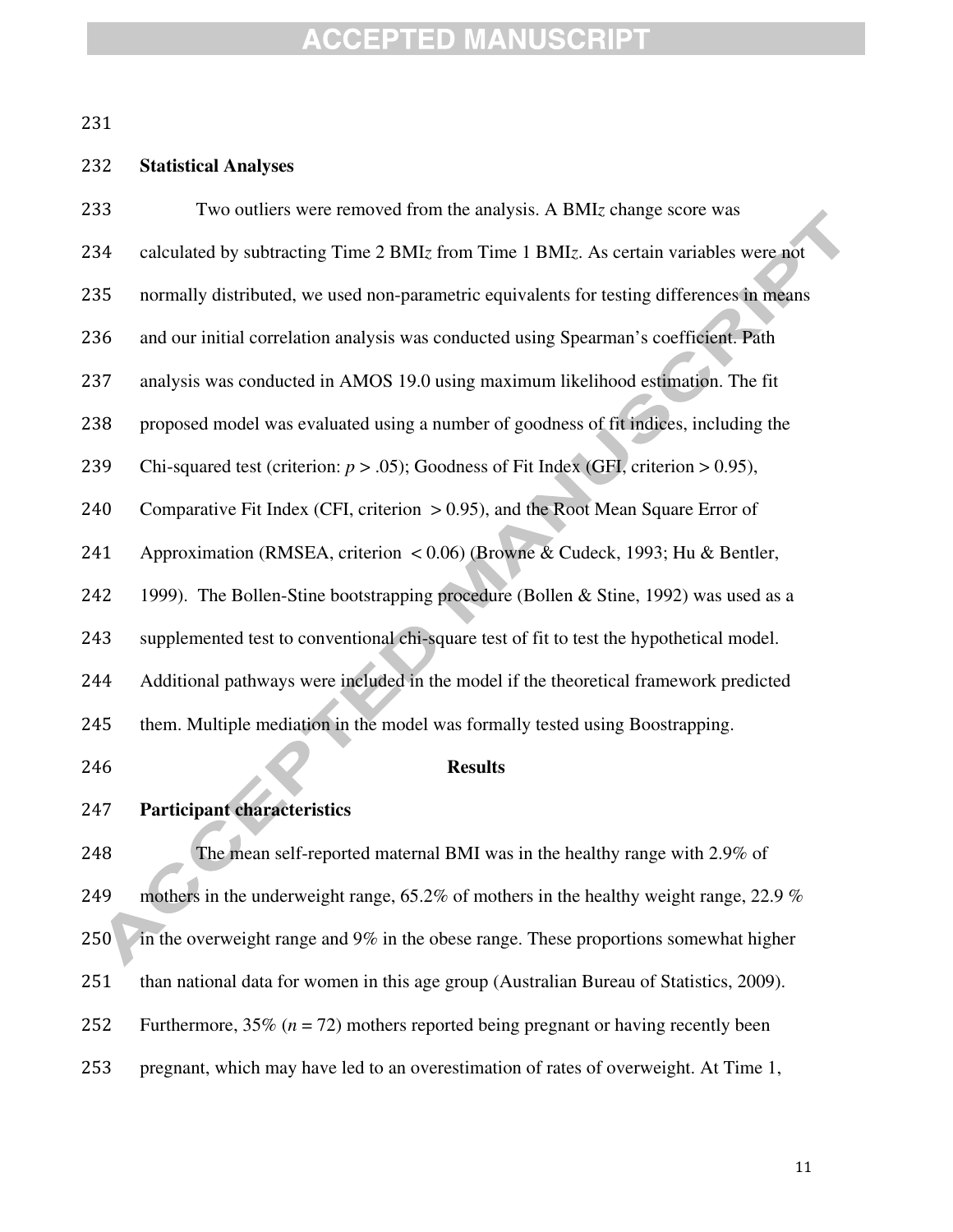| 254 | 6.1% of children were underweight (BMI $<$ 5 <sup>th</sup> percentile), 64.8% were in the healthy                                |
|-----|----------------------------------------------------------------------------------------------------------------------------------|
| 255 | weight range (5 <sup>th</sup> percentile $\leq$ BMI $<$ 85 <sup>th</sup> percentile), 18.3 % were overweight (85 <sup>th</sup> ) |
| 256 | percentile $\leq$ BMI $<$ 95 <sup>th</sup> ) and 10.8% were obese (BMI $\geq$ 95 <sup>th</sup> percentile), while the            |
| 257 | remainder were in the healthy weight range. Descriptive statistics for BMIz and maternal                                         |
| 258 | variables are included in Table 1. There was no difference in BMIz change score between                                          |
| 259 | children measured by researchers and those who were not (measured mean = $-0.18$ , SD =                                          |
| 260 | 1.16; not measured mean = -0.20, $SD = 1.14$ , $t(218) = -0.12$ , $p = .90$ ). Furthermore, the                                  |
| 261 | variance ratio F-test indicated no difference between the variances in BMIz change score                                         |
| 262 | between children who were measured by researchers and those who were not, $p$ > .05.                                             |
| 263 | Over the course of the study, the mean change in child BMIz was mean = -.16, $SD = 1.15$ ,                                       |
| 264 | ranging from $-5.33$ to 2.46.                                                                                                    |
| 265 | In order to explore differences between mothers of male and female children, we                                                  |
| 266 | tested for difference in baseline maternal BMI, body dissatisfaction, maternal dietary                                           |
| 267 | restraint, child weight concern, and child weight-focused restrictive feeding. Findings                                          |
| 268 | revealed that mothers of male and female children differed only in terms of child weight                                         |
| 269 | concern $(p<.001)$ , with mothers of male children reporting lower levels of concerns                                            |
| 270 | compared to mothers of female children.                                                                                          |
|     |                                                                                                                                  |

#### **Bivariate correlations amongst variables**

Prior to testing the model, correlations between the variables were explored (Table 2). Maternal BMI was positively correlated with maternal body dissatisfaction (*p*<.001), child baseline BMI*z* (*p*<.01), and child follow up BMIz, (*p*<.001). Maternal body dissatisfaction was correlated positively with both maternal dietary restraint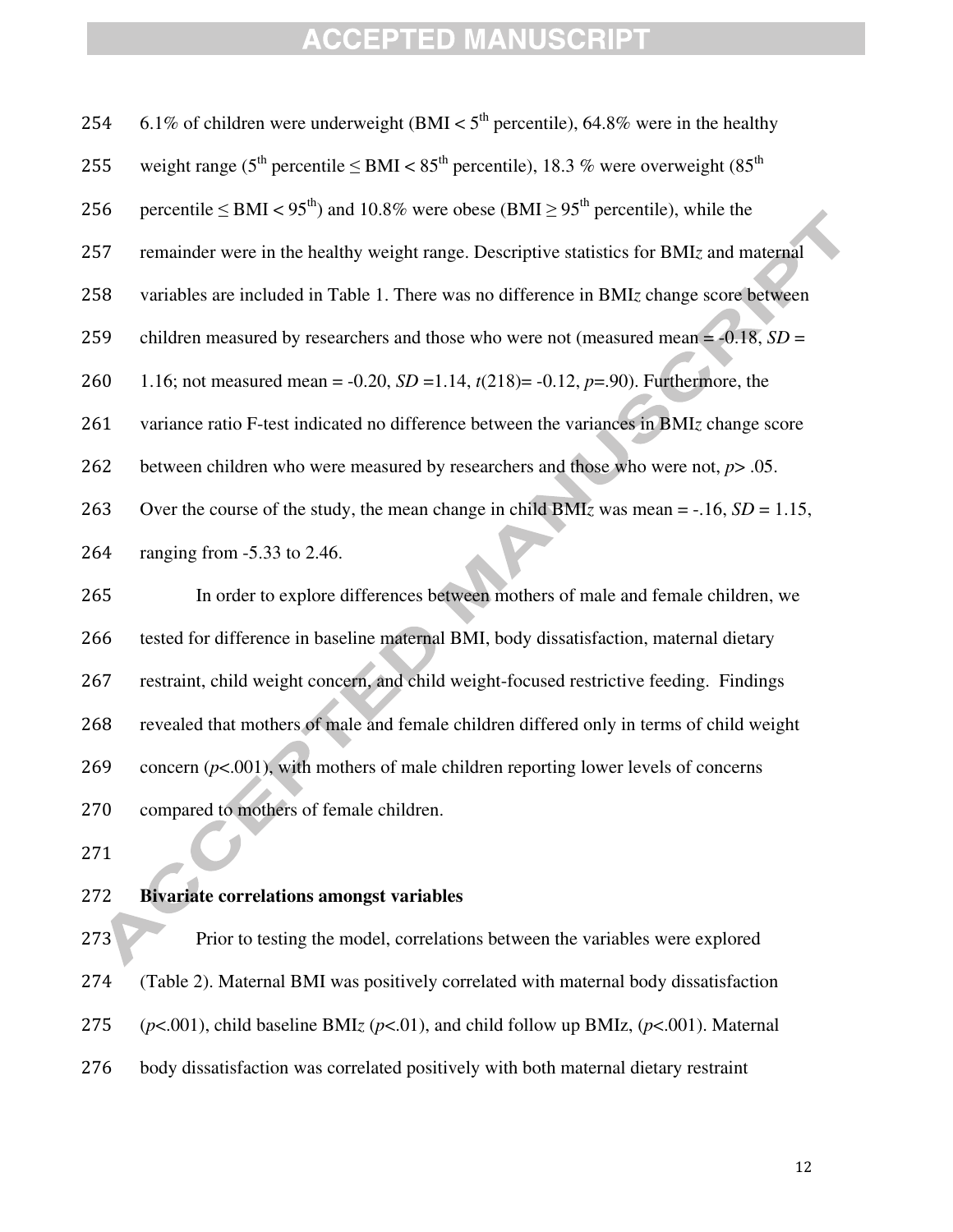| 277 | $(p<.001)$ and child weight concern $(p<.01)$ . Child weight concern was correlated                      |
|-----|----------------------------------------------------------------------------------------------------------|
| 278 | positively with both child baseline BMIz ( $p$ <.001) and child follow up BMIz ( $p$ <.001).             |
| 279 | Child weight-focused restrictive feeding was correlated positively with child weight                     |
| 280 | concern ( $p<01$ ), and child baseline BMIz ( $p<0.05$ ), but the relationship with maternal             |
| 281 | dietary restraint failed to meet significance ( $p = .104$ ). In addition, there was no                  |
| 282 | significant correlation between child weight-focused restrictive feeding and child BMIz                  |
| 283 | change as would have been expected. Maternal dietary restraint however, was associated                   |
| 284 | with upward change in child BMIz scores ( $p = .005$ ), and at the trend level with follow up            |
| 285 | child BMIz ( $p = .096$ ) but not baseline child BMIz.                                                   |
| 286 | In addition we explored the relationship between study variables and parental                            |
| 287 | income and education. Higher baseline maternal BMI was associated with lower parental                    |
| 288 | income ( $\rho = -18$ , $p < .05$ ) and lower education ( $\rho = -19$ , $p < .05$ ). Furthermore, child |
| 289 | weight-focused restrictive feeding displayed a small correlation with parental education                 |
| 290 | $(\rho = .15, p<.05)$ .                                                                                  |
| 291 |                                                                                                          |
| 292 | <b>Test of proposed model</b>                                                                            |
| 293 | A test of the proposed model (described in Figure 1) revealed that it was a                              |
| 294 | moderate fit to the data, $\chi^2$ (9) = 9.81, p = .367, Bollen-Stine bootstrap p = .333, GFI =          |
| 295 | .984, CFI = .993, RMSEA = .02. An examination of the modification indices indicated                      |
| 296 | that including an additional pathway from maternal dietary restraint to child BMIz change                |
| 297 | would further improve the fit. As it is theoretically possible for maternal dietary restraint            |
| 298 | to effect child BMIz change without being mediated by restrictive feeding practices this                 |
| 299 | pathway was added. The new model revealed a good fit to the data, $\chi^2$ (8) = 3.63, p                 |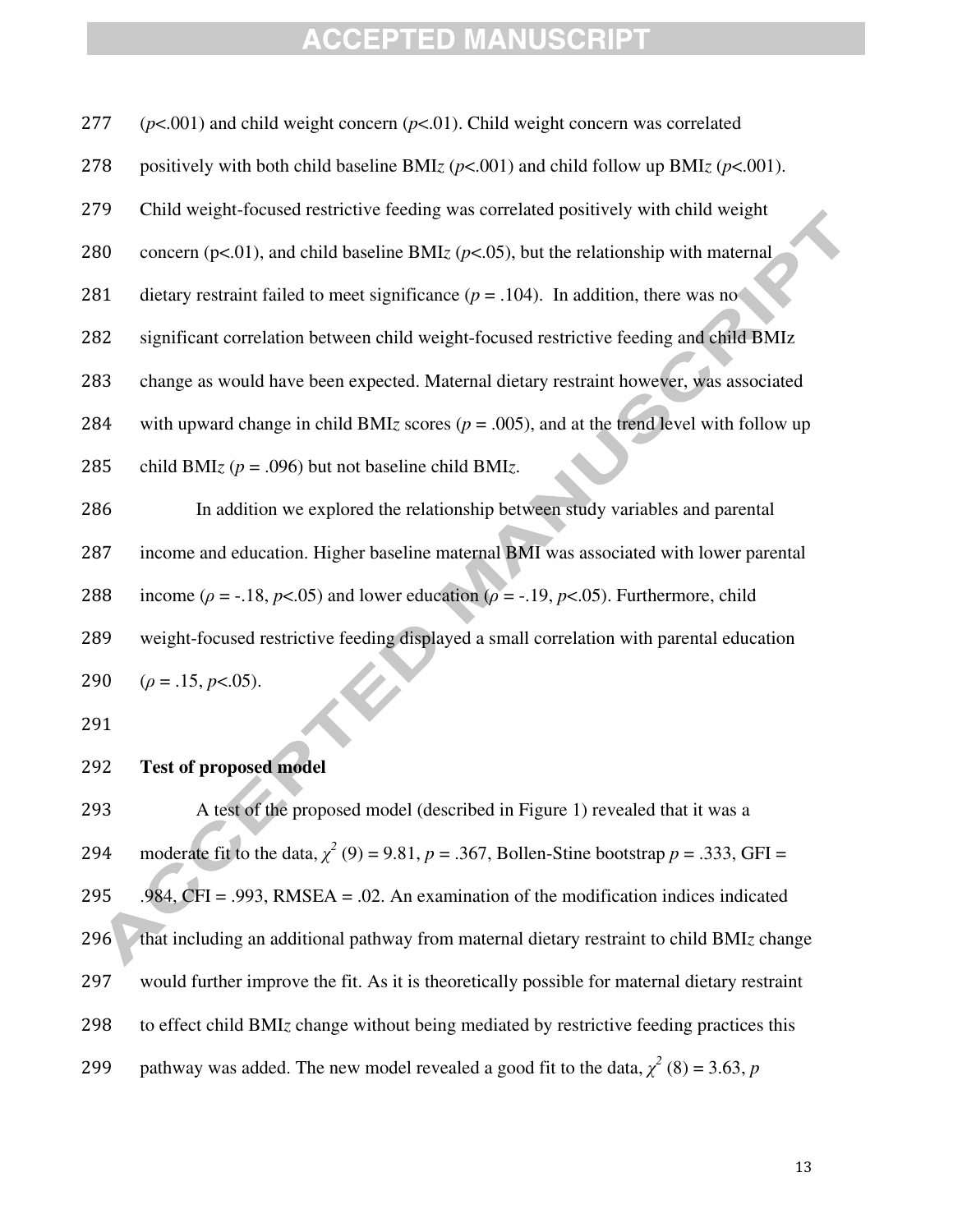| 300 | =.888, Bollen-Stine bootstrap $p = .826$ , GFI = .994, CFI = 1.000, RMSEA = .000 (Figure       |
|-----|------------------------------------------------------------------------------------------------|
| 301 | 2). The model explained 21% of the variance in maternal body dissatisfaction, 23% of the       |
| 302 | variance in maternal dietary restraint, 2% of the variance in child weight concern, 8% of      |
| 303 | the variance in child weight-focused restrictive feeding practices, and 3% of the variance     |
| 304 | in child BMIz change. Most of the pathways were significant, with the standardized             |
| 305 | coefficients indicating small effects sizes. However, neither the pathway from maternal        |
| 306 | dietary restraint to child weight-focused restrictive feeding $(p= .124)$ , nor the one        |
| 307 | between child weight-focused restrictive feeding and child BMIz change $(p=.349)$ were         |
| 308 | significant.                                                                                   |
| 309 | We then investigated the indirect effects of body dissatisfaction on child weight-             |
| 310 | focused restrictive feeding via both maternal dietary restraint and child weight concerns      |
| 311 | (Hayes, 2009). Results based on 5,000 bootstrapped samples revealed a significant              |
| 312 | indirect effect of maternal body dissatisfaction on restrictive child-feeding through child    |
| 313 | weight concerns, $B = .014$ , $SE = .092$ , 95% bias-correction and accelerated (BCa) CI [.00, |
| 314 | .04]. However, the indirect effect through maternal dietary restraint just failed to meet      |
| 315 | significance as the confidence interval included 0, $B = .024$ , $SE = .016$ , 95% BCa CI [-   |
| 316 | .004, .057]. Furthermore, the examination of the contrasts revealed no significant             |
| 317 | difference in magnitude of the indirect effects through maternal restriction and child         |
| 318 | weight concerns, 95% BCa CI [-.021, .049]. The findings, therefore, supported an               |
| 319 | indirect effect of maternal body dissatisfaction on restrictive feeding practices through      |
| 320 | child weight concern.                                                                          |
| 321 |                                                                                                |
|     |                                                                                                |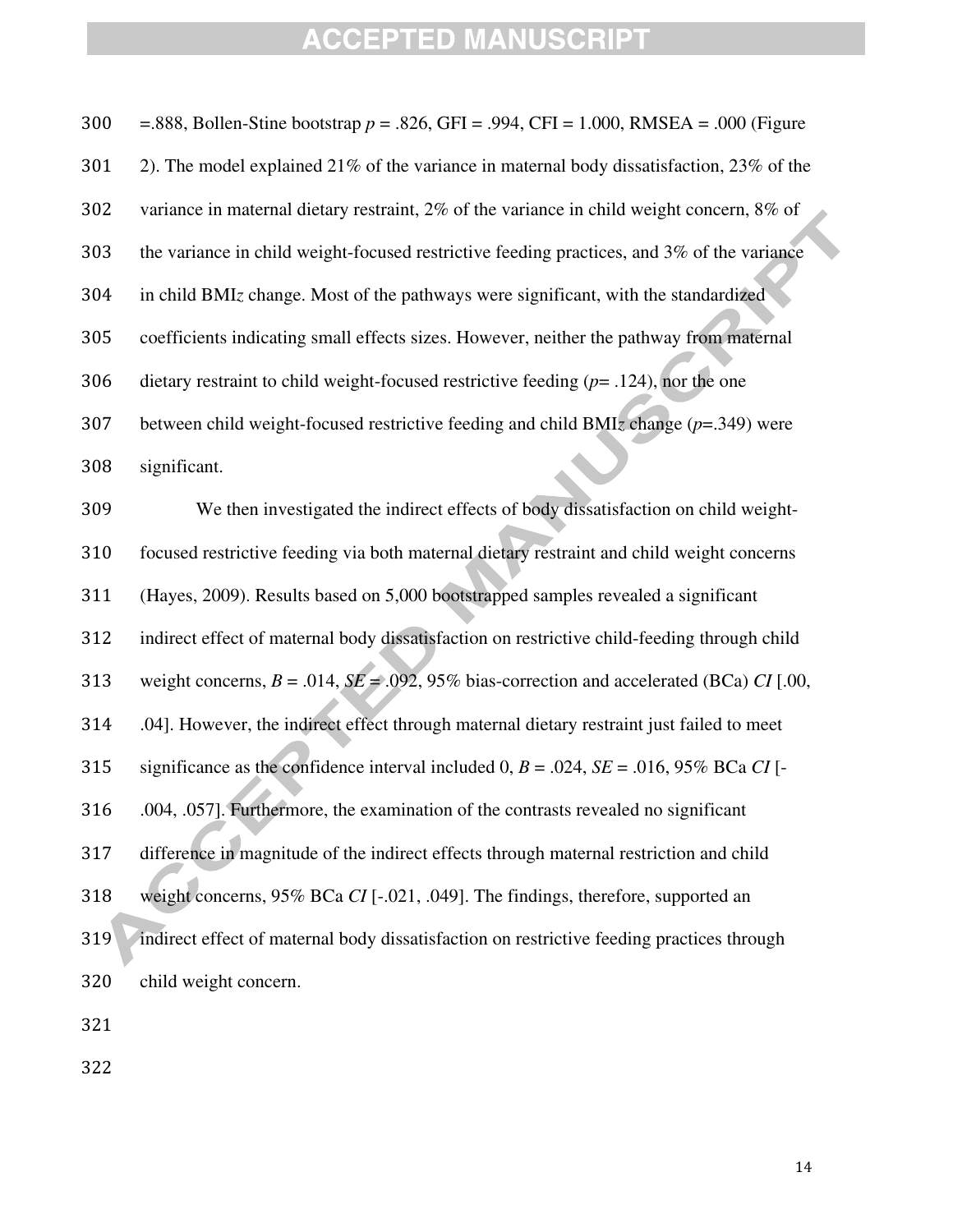| ×         |   |
|-----------|---|
|           |   |
| ۰.<br>. . | i |

#### **Discussion**

| 324 | Whilst numerous studies have examined relationships between weight concerns                |
|-----|--------------------------------------------------------------------------------------------|
| 325 | and dieting in mothers and body image and eating disordered behavior in their children     |
| 326 | (Wertheim, Martin, Prior, Sanson, & Smart, 2002; Wertheim, Mee, & Paxton, 1999),           |
| 327 | ways in which these factors may be related to other variables such as BMI outcomes in      |
| 328 | very young children have not been closely examined. As the transmission of body image      |
| 329 | and eating-related attitudes and behaviors from mothers to children may vary according     |
| 330 | to child's age and the mother's control over the food environment, it is essential to      |
| 331 | consider these relationships in very young children, with age-appropriate outcomes.        |
| 332 | Using prospective data, we examined a mediation model of relationships between             |
| 333 | maternal body dissatisfaction, dietary restraint, concern about the child's weight, child  |
| 334 | weight-focused restrictive feeding practices, and change in child BMI. Although the        |
| 335 | proposed model showed a moderate fit to the data an important path was not well            |
| 336 | supported, that between the use of restrictive feeding practices and change in child BMIz. |
| 337 | Instead, there was stronger support for a path directly between maternal dietary restraint |
| 338 | and BMIz change.                                                                           |

Other longitudinal studies have also previously failed to reveal a relationship between restrictive feeding practices and change in child BMI*z* (Campbell et al., 2010; Farrow & Blissett, 2008). It may be that the restriction of high-fat and high-calorie foods 342 in itself is a healthy behavior and not associated with weight gain in very young children. Another possibility is that restrictive feeding practices may slow weight gain in young children. It may also be that children this young lack the autonomy to increase their intake of the foods rendered desirable by the restrictive feeding practices. Furthermore, it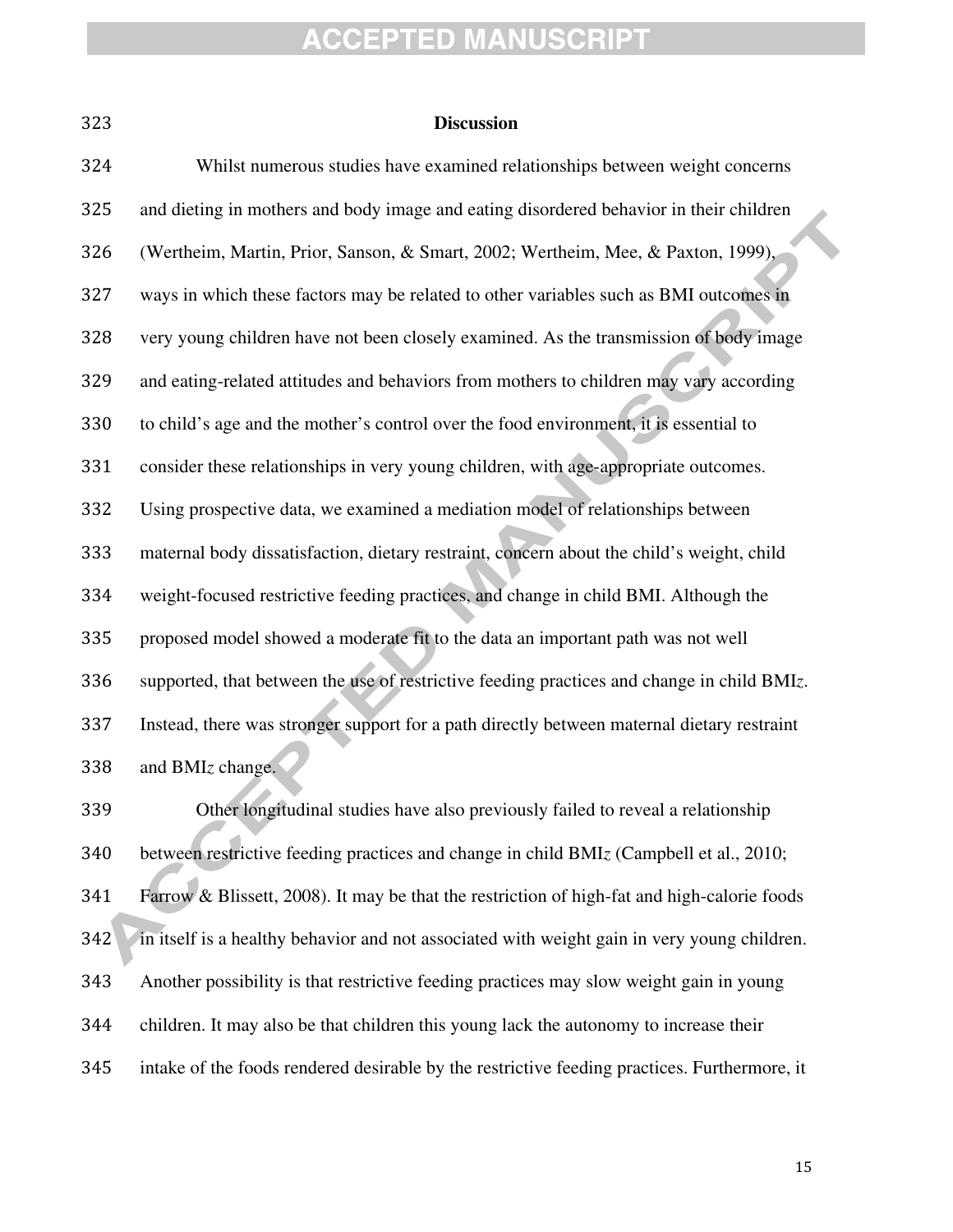has been argued that measures of restrictive feeding practices may offer a narrow conceptualization of restriction, and that it is important to know exactly which behaviors are being measured (Ogden, Reynolds, & Smith, 2006). In particular, items do not clarify whether high-fat foods are being *denied to* the child or whether the child is unaware that they are not on offer. In the latter case it is less likely a child would develop a preference for the foods being restricted. Children as young as 3 years old have been shown to be capable of describing parental restriction of certain foods (Fisher & Birch, 1999). Our finding that maternal dietary restraint predicted child BMI*z* change is in line with previous reports of maternal dietary restraint being associated with 5-year olds' capacity to regulate caloric intake in short-term laboratory based experimental studies (Birch & Fisher, 2000). High levels of maternal dietary restraint may lead mothers to perceive restricted foods as highly desirable, indeed there is some evidence of heightened reward-related brain activity in response to food stimuli among individuals with high levels of restraint (Burger & Stice, 2011). Furthermore, previous research has found that child weight gain was predicted by the use of food as a reward by mothers (Campbell et al., 2010). It may be, therefore, that mothers who perceive foods they are trying to limit, typically high-calorie foods, as particularly desirable and rewarding, may transmit this concern to their children via both their attitudes and their feeding practices. As young children have not yet developed the cognitive capacities necessary to exercise restraint in 365 the way their mothers do, this may lead them to consume more of these foods and thus gain weight. Furthermore, young children whose mothers experience high levels of body dissatisfaction and disordered eating are likely to grow up in an environment in which such attitudes and behaviors are modeled and transmitted (Rodgers & Chabrol, 2009).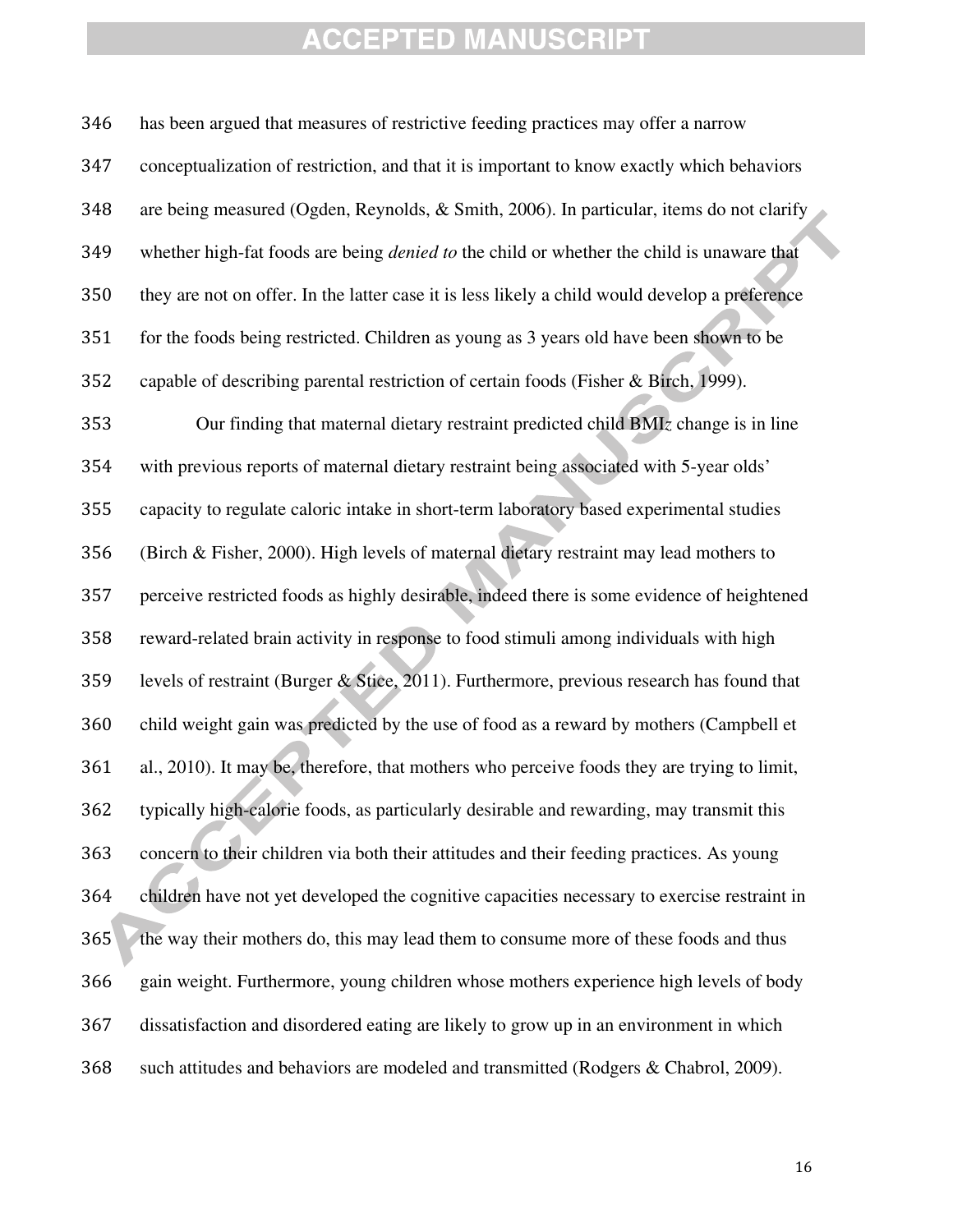Overweight and obesity at a young age in this type of environment is therefore likely to lead to body dissatisfaction and disordered eating in the child as well (Ludwig, 2007). While we proposed weight-focused restrictive feeding practices to be the mechanism through which maternal restraint is associated with childhood overweight, other authors have proposed the existence of other mechanisms to account for this association. For example, biological theories have highlighted the relationship between the lack of breast-feeding and obesity risk in young children (Arenz, Rückerl, Koletzko, & Von Kries, 2004). Mothers with high levels of eating concerns have been shown to be less likely to breast-feed their children (Patel, Wheatcroft, Park, & Stein, 2002), which might then account for the relationship between maternal restraint and childhood overweight*.* Genetic transmission of the tendency to store fat tissue have also been well established (Loos & Bouchard, 2003) and it is possible that mothers who gain weight easily are also more likely to diet as well as have children with a tendency to gain in BMI. However, a direct path between maternal BMI and child BMI*z* change was not indicated by our modeling. Another possibility is that maternal restraint was associated with a range of other less healthy eating habits such as consumption of high fat foods and the child was also being fed such food. In addition, our model failed to take into account a number of other variables which may have shed further light on these relationships such as the mode of early feeding and the rate of weight gain over the first year. More research 388 is required to understand the mechanism by which maternal dietary restraint is related to child BMI*z* change at this early age.

Our findings suggest an indirect effect of maternal body dissatisfaction on weight-focused restrictive feeding practices via concern regarding the child's weight and, to a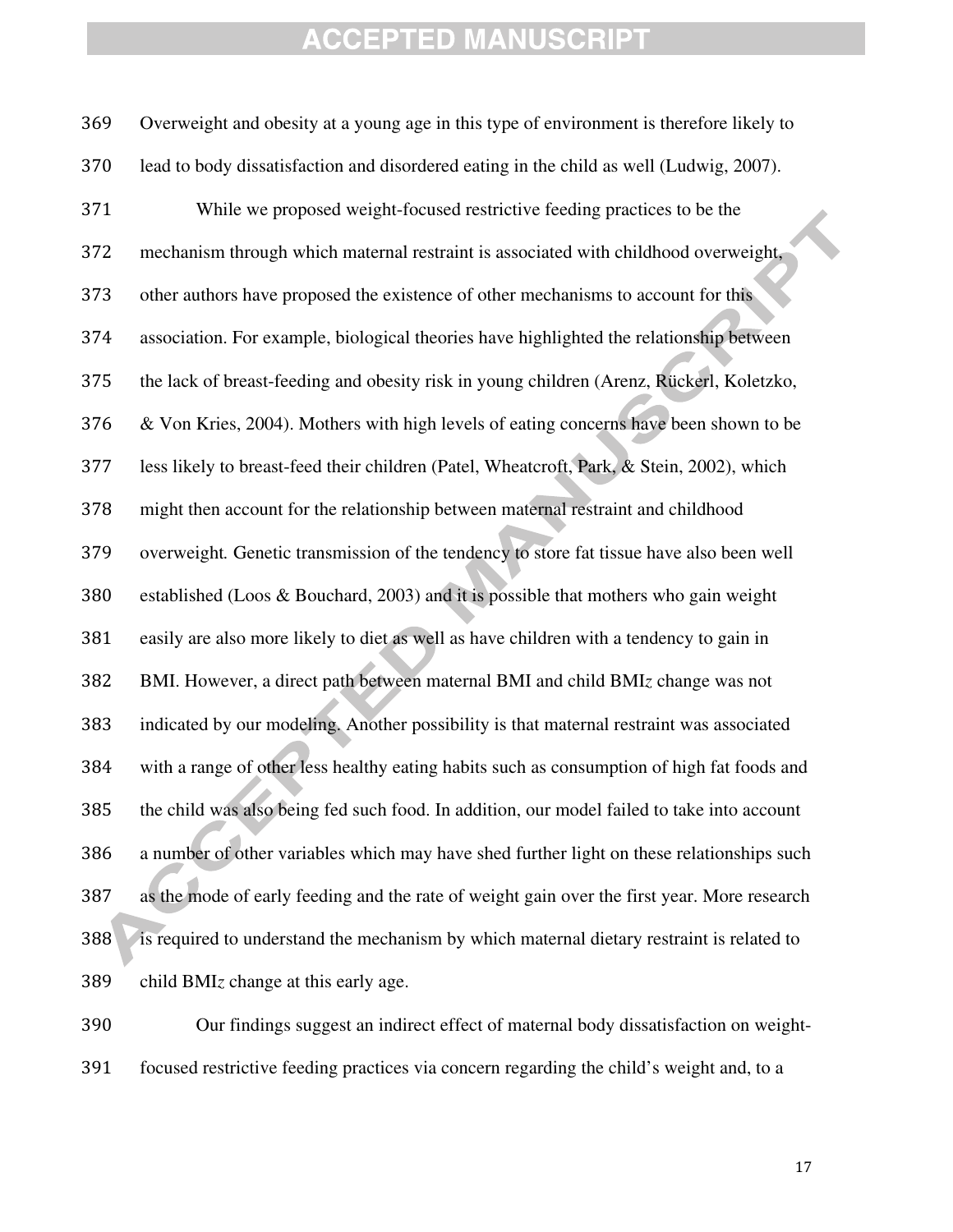| 392 | lesser extent, maternal dietary restraint. This finding is consistent with some (Gray et al., |
|-----|-----------------------------------------------------------------------------------------------|
| 393 | 2010) but not all (Francis & Birch, 2005) previous studies, and highlight the role of         |
| 394 | maternal body image and eating concerns in shaping their children's food-environment,         |
| 395 | eating behaviors, and weight outcomes.                                                        |
| 396 | Overall, the present findings and extant literature suggest that the relationship             |
| 397 | between maternal body dissatisfaction and weight-focused restrictive feeding practices is     |
| 398 | somewhat complex and conditioned by other variables including disordered eating               |
| 399 | behaviors, concern regarding the child's weight but also perhaps the child's actual BMI       |
| 400 | as well as the mother's (Gray et al., 2010).                                                  |
| 401 | Our model explained 3% of the variance in child BMIz change. While this is                    |
| 402 | somewhat small, perhaps highlighting the large number of other genetic and                    |
| 403 | environmental influences on child weight in early infancy (McPhie et al., 2012; Rhee,         |
| 404 | 2008; Wardle, Carnell, Haworth, & Plomin, 2008), the clarification of such causal             |
| 405 | pathways leading to child weight gain is of crucial importance in view of the increasing      |
| 406 | prevalence of child obesity (Crouch et al., 2007) and with a view to identifying targets for  |
| 407 | effective prevention interventions. Our findings suggest that programs which jointly          |
| 408 | address maternal body dissatisfaction and unhealthy dieting, while providing guidance         |
| 409 | regarding healthy feeding and weight management practices for young children might            |
| 410 | have a high potential for preventing increases in child BMIz.                                 |
| 411 | Limitations to this study include the use of self-report measures for assessing               |
| 412 | maternal body dissatisfaction, eating concerns and feeding practices as well as, on           |
| 413 | occasion at time 2, child BMI. Furthermore, our study included only 2 time points             |
| 414 | therefore directional pathways could be explored only to a certain extent. Finally, our       |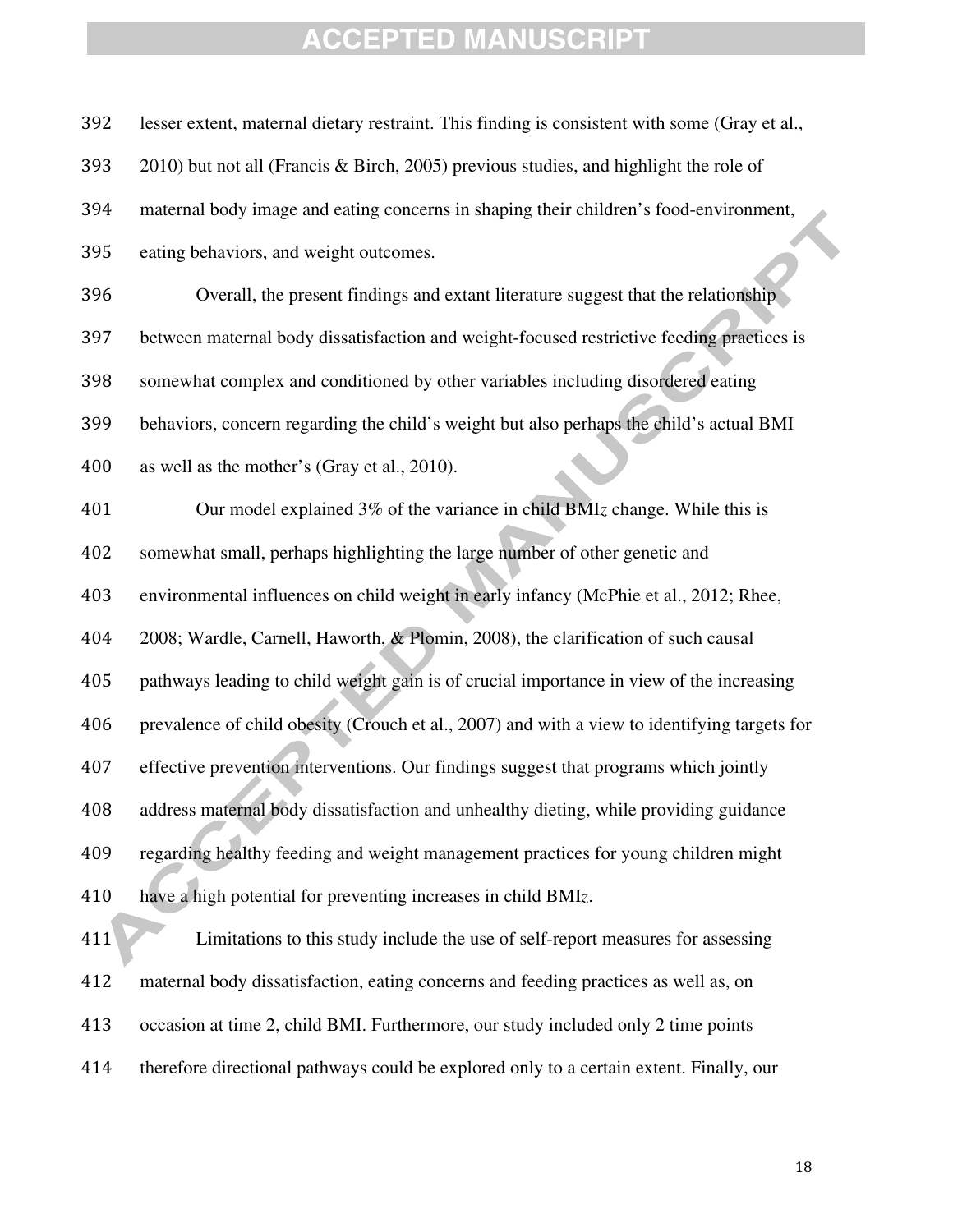sample was somewhat more overweight than the national average in 2007 (Commonwealth Scientific and Industrial Research Organisation, 2008), which may limit the extent to which these findings can be generalized. However, it may also be a strength in that it ensures that the high-risk group of interest was well-represented. The high prevalence of tertiary education among the mothers included in our sample constitutes another limit to the generalizability of our findings. Nevertheless, this study was the first to explore mechanisms linking mother's body dissatisfaction and dieting with their child's weight gain and provides important information regarding these pathways. Findings suggest that mothers of young children with high levels of body and eating-related concerns are paradoxically at risk of having their child gain weight more rapidly at a young age, and thus increasing their child's risk for similar body and eating-related concerns. Future research exploring these pathways over a longer time period may help to clarify how these relationships evolve over time, and in particular influence the development of children's own body and eating related concerns. Furthermore, early interventions may help mothers to implement more effective feeding practices as well as decreasing their own weight-related concerns.

PCC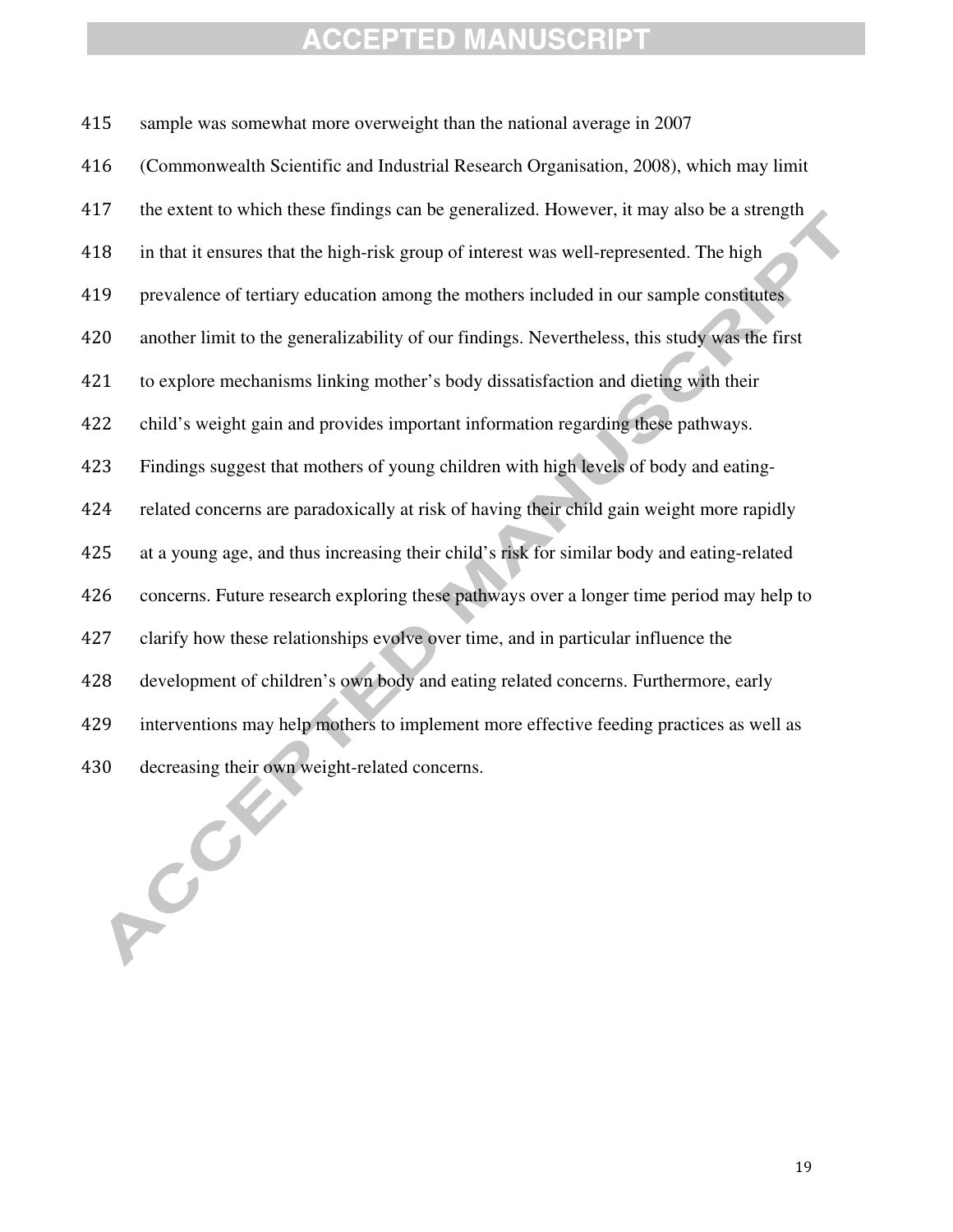#### **Competing interests:**

- 
- The authors declare that they have no competing interests.
- 

#### **Authors' contributions:**

- SP led the project, initial design and grant application and data collection. She also
- helped draft the manuscript. EW, HS, KC and KG participated in the design of the study
- and advised on the study's rationale and coordination and provided feedback on the
- manuscript. SM helped coordinate data collection and management. RR performed the
- statistical analysis and drafted the manuscript. All authors provided feedback about, and
- approved the final manuscript.
- 

#### **Acknowledgements:**

POOK

- This research was funded by a grant from the National Heart Foundation Australia, Grant
- number 501835, to SP, EW, KC, HS, and KG.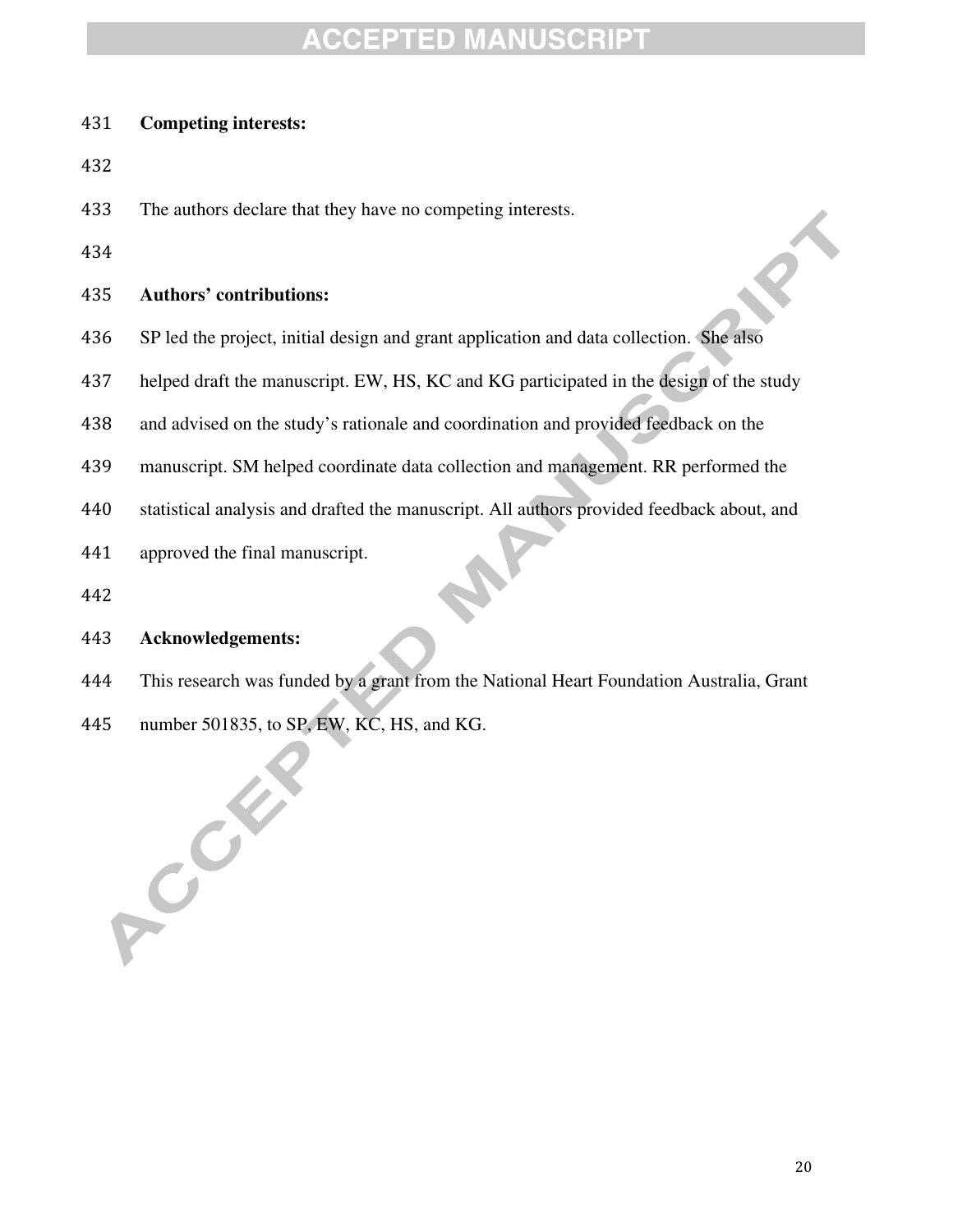| 446 | <b>References</b>                                                                           |
|-----|---------------------------------------------------------------------------------------------|
| 447 | Arenz, S., Rückerl, R., Koletzko, B., & Von Kries, R. (2004). Breast-feeding and            |
| 448 | childhood obesity—a systematic review. International Journal of Obesity, 28(10),            |
| 449 | 1247-1256. doi:10.1038/sj.ijo.0802758                                                       |
| 450 | Australian Bureau of Statistics. (2009). National Health Survey: Summery of Results         |
| 451 | 2007-2008. In C. N. 4364.0 (Ed.). Canberra: ABS.                                            |
| 452 | Baker, C. W., Carter, A. S., Cohen, L. R., & Brownell, K. D. (1999). Eating attitudes and   |
| 453 | behaviors in pregnancy and postpartum: Global stability versus specific                     |
| 454 | transitions. Annals of Behavioral Medicine, 21(2), 143-148.                                 |
| 455 | Birch, L. L., & Fisher, J. O. (2000). Mothers' child-feeding practices influence daughters' |
| 456 | eating and weight. The American Journal of Clinical Nutrition, 71(5), 1054-1061.            |
| 457 | Birch, L. L., Fisher, J. O., & Davison, K. K. (2003). Learning to overeat: maternal use of  |
| 458 | restrictive feeding practices promotes girls' eating in the absence of hunger. The          |
| 459 | American Journal of Clinical Nutrition, 78(2), 215-220.                                     |
| 460 | Birch, L. L., Fisher, J. O., Grimm-Thomas, K., Markey, C. N., Sawyer, R., & Johnson, S.     |
| 461 | L. (2001). Confirmatory factor analysis of the Child Feeding Questionnaire: a               |
| 462 | measure of parental attitudes, beliefs and practices about child feeding and obesity        |
| 463 | proneness. Appetite, 36(3), 201-210. doi: 10.1006/appe.2001.0398                            |
| 464 | Blissett, J., Meyer, C., & Haycraft, E. (2006). Maternal and paternal controlling feeding   |
| 465 | practices with male and female children. Appetite, 47(2), 212-219. doi:                     |
| 466 | http://dx.doi.org/10.1016/j.appet.2006.04.002                                               |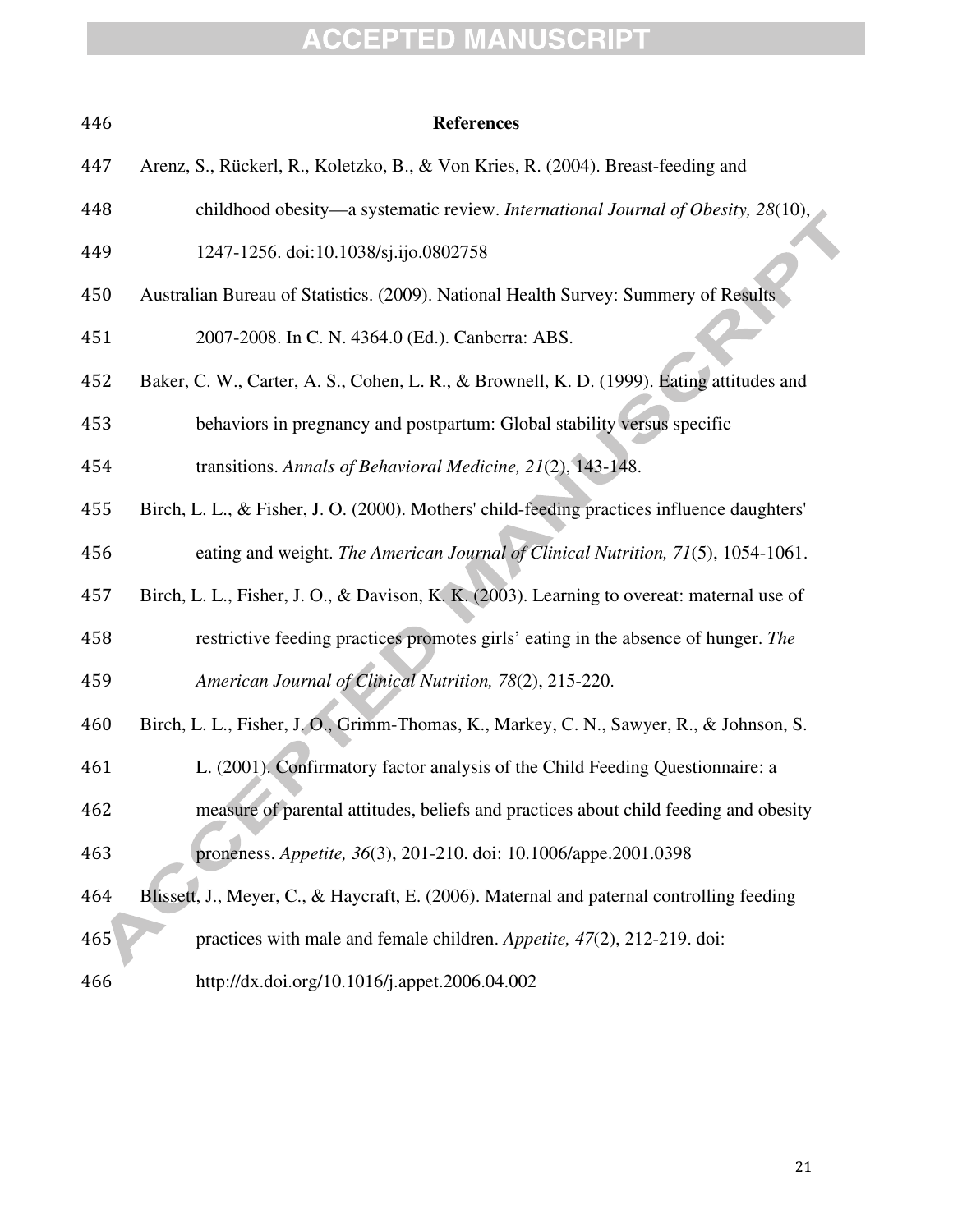- Bollen, K. A., & Stine, R. A. (1992). Bootstrapping Goodness-of-Fit Measures in
- Structural Equation Models*. Sociological Methods & Research, 21,* 205-229. doi:
- 10.1177/0049124192021002004
- Browne, M. W., & Cudeck, R. (1993). Alternative ways of assessing model fit. In K. A.
- Bollen & J. S. Long (Eds.), *Testing Structural Equation Models* (pp. 445-455).
- Newbury Park, CA: Sage.
- Burger, K. S., & Stice, E. (2011). Relation of dietary restraint scores to activation of
- reward-related brain regions in response to food intake, anticipated intake, and
- food pictures. *NeuroImage, 55*(1), 233-239. doi:
- 10.1016/j.neuroimage.2010.12.009
- Campbell, K., Andrianopoulos, N., Hesketh, K., Ball, K., Crawford, D., Brennan, L., . . .
- Timperio, A. (2010). Parental use of restrictive feeding practices and child BMI z-
- score. A 3-year prospective cohort study. *Appetite, 55*(1), 84-88. doi:
- 10.1016/j.appet.2010.04.006
- Commonwealth Scientific and Industrial Research Organisation. (2008). *2007 Australian*
- *National Children's Nutrition and Physical Activity Survey: Main Findings*. Canberra.
- Clark, A., Skouteris, H., Wertheim, E., Paxton, S. J, Milgrom, J. (2009). My baby body: A qualitative insight into women's body-related experiences and mood during pregnancy and the postpartum. *Journal of Reproductive and Infant Psychology*, 27, 330-345. doi.org/10.1080/02646830903190904
- Crouch, P., O'Dea, J. A., & Battisti, R. (2007). Child feeding practices and perceptions of
- childhood overweight and childhood obesity risk among mothers of preschool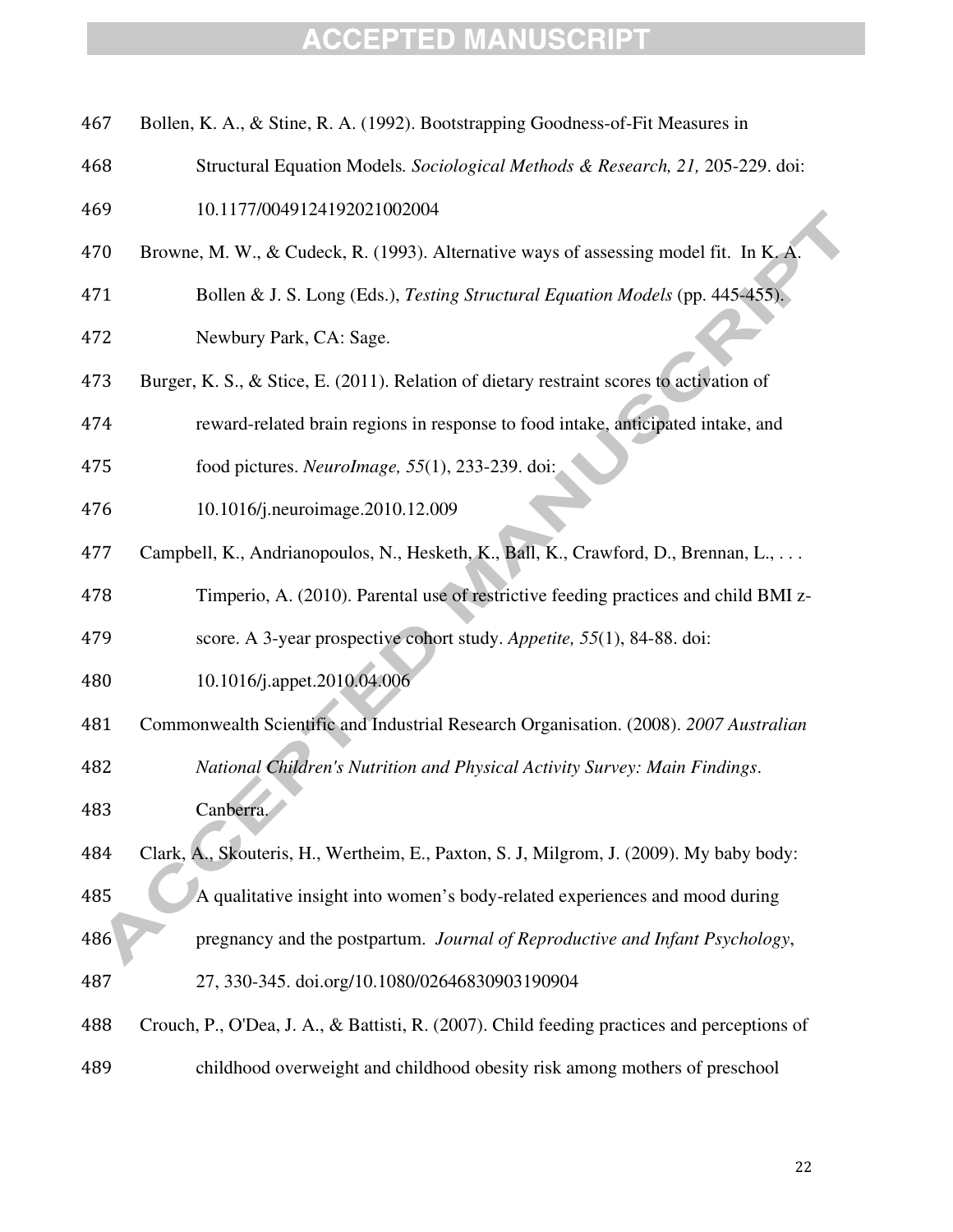| 490 | children. Nutrition & Dietetics, 64(3), 151-158. doi: 10.1111/j.1747-                       |
|-----|---------------------------------------------------------------------------------------------|
| 491 | 0080.2007.00180.x                                                                           |
| 492 | Fairburn, C. G., & Beglin, S. J. (1994). Assessment of eating disorders: Interview or self- |
| 493 | report questionnaire? International Journal of Eating Disorders, 16(4), 363-370.            |
| 494 | Faith, M. S., Berkowitz, R. I., Stallings, V. A., Kerns, J., Storey, M., & Stunkard, A. J.  |
| 495 | (2004). Parental feeding attitudes and styles and child Body Mass Index:                    |
| 496 | Prospective analysis of a gene-environment interaction. Pediatrics, 114(4), e429-           |
| 497 | e436. doi: 10.1542/peds.2003-1075-L                                                         |
| 498 | Faith, M. S., & Kerns, J. (2005). Infant and child feeding practices and childhood          |
| 499 | overweight: the role of restriction. Maternal & Child Nutrition, 1(3), 164-168.             |
| 500 | doi: 10.1111/j.1740-8709.2005.00024.x                                                       |
| 501 | Farrow, C. V., & Blissett, J. (2008). Controlling feeding practices: Cause or consequence   |
| 502 | of early child weight? Pediatrics, 121(1), e164-e169. doi: 10.1542/peds.2006-               |
| 503 | 3437                                                                                        |
| 504 | Fisher, J. O., Birch, L. L., Smiciklas-Wright, H., & Picciano, M. F. (2000). Breast-        |
| 505 | feeding through the first year predicts maternal control in feeding and subsequent          |
| 506 | toddler energy intakes. Journal of the American Dietetic Association, 100(6), 641-          |
| 507 | 646. doi: 10.1016/S0002-8223(00)00190-5                                                     |
| 508 | Fisher, J. O., & Birch, L. L. (1999). Restricting Access to Foods and Children's Eating.    |
| 509 | Appetite, 32(3), 405-419. doi: http://dx.doi.org/10.1006/appe.1999.0231                     |
| 510 | Francis, L. A., Hofer, S. M., & Birch, L. L. (2001). Predictors of maternal child-feeding   |
| 511 | style: maternal and child characteristics. Appetite, 37(3), 231-243. doi:                   |
| 512 | 10.1006/appe.2001.0427                                                                      |
|     |                                                                                             |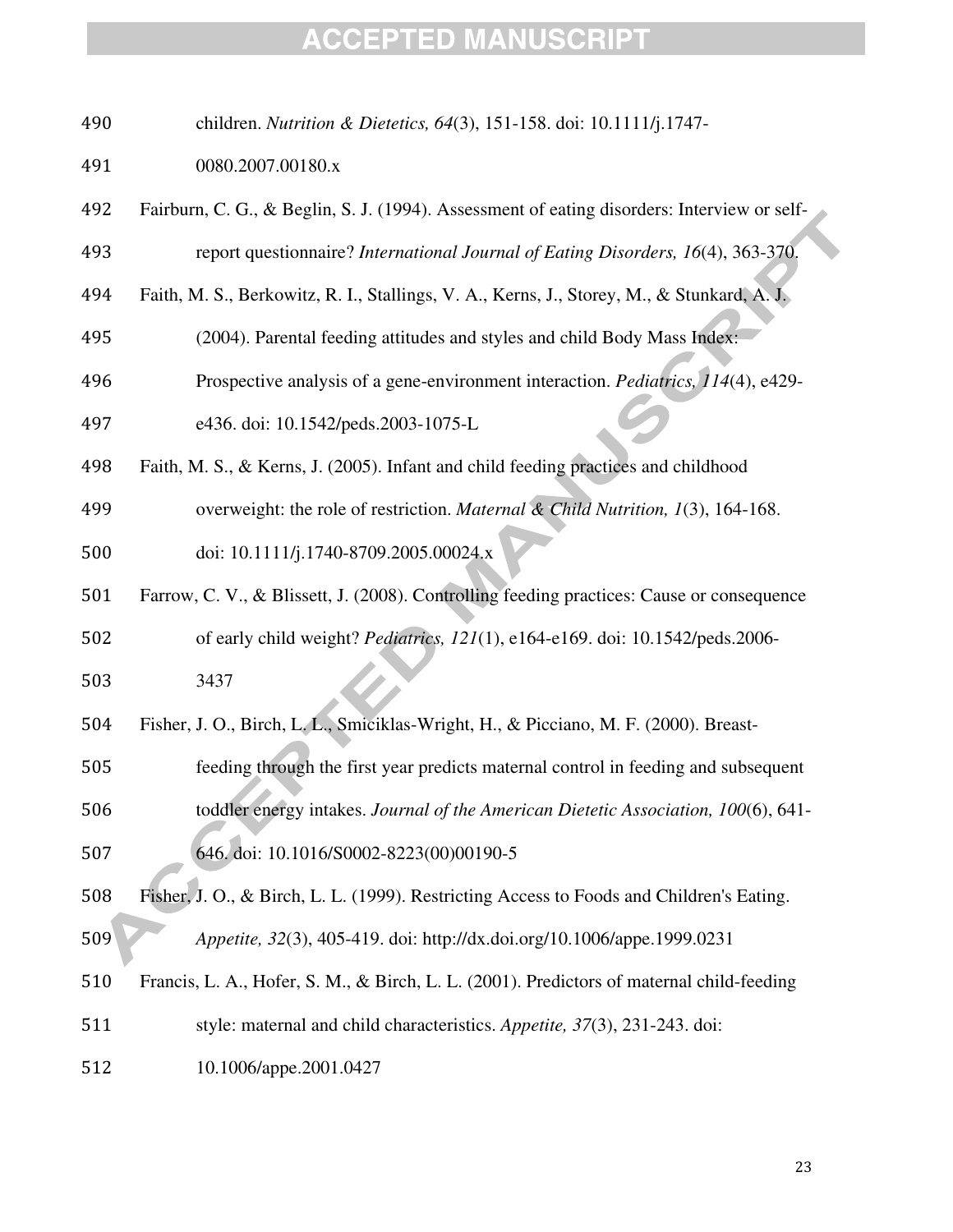| 513 | Geng, G., Zhu, Z., Suzuki, K., Tanaka, T., Ando, D., Sato, M., & Yamagata, Z. (2009).       |
|-----|---------------------------------------------------------------------------------------------|
| 514 | Confirmatory factor analysis of the Child Feeding Questionnaire (CFQ) in                    |
| 515 | Japanese elementary school children. Appetite, 52(1), 8-14. doi:                            |
| 516 | 10.1016/j.appet.2008.06.015                                                                 |
| 517 | Gorber, S. C., Tremblay, M., Moher, D., & Gorber, B. (2007). A comparison of direct vs.     |
| 518 | self-report measures for assessing height, weight and body mass index: a                    |
| 519 | systematic review. Obesity Reviews, 8(4), 307-326. doi: 10.1111/j.1467-                     |
| 520 | 789X.2007.00347.x                                                                           |
| 521 | Gray, W. N., Janicke, D. M., Wistedt, K. M., & Dumont-Driscoll, M. C. (2010). Factors       |
| 522 | associated with parental use of restrictive feeding practices to control their              |
| 523 | children's food intake. Appetite, 55(2), 332-337. doi: 10.1016/j.appet.2010.07.005          |
| 524 | Hayes, A. F. (2009). Beyond Baron and Kenny: Statistical mediation analysis in the new      |
| 525 | millennium. Communication Monographs, 76(4), 408-420. doi:                                  |
| 526 | 10.1080/03637750903310360                                                                   |
| 527 | Hu, L.-T., & Bentler, P. M. (1999). Cutoff criteria for fit indexes in covariance structure |
| 528 | analysis: Conventional criteria versus new alternatives. Structural Equation                |
| 529 | Modeling: A Multidisciplinary Journal, 6, 1-55.                                             |
| 530 | Jansen, E., Daniels, L. A., & Nicholson, J. M. (2012). The dynamics of parenting and        |
| 531 | early feeding-constructs and controversies: a viewpoint. Early Child                        |
| 532 | Development and Care, 182(8), 967-981.                                                      |
| 533 | Jordan, K., Capdevila, R., & Johnson, S. (2005). Baby or beauty: A Q study into post        |
| 534 | pregnancy body image. Journal of Reproductive and Infant Psychology, 23, 19–                |
| 535 | 31.                                                                                         |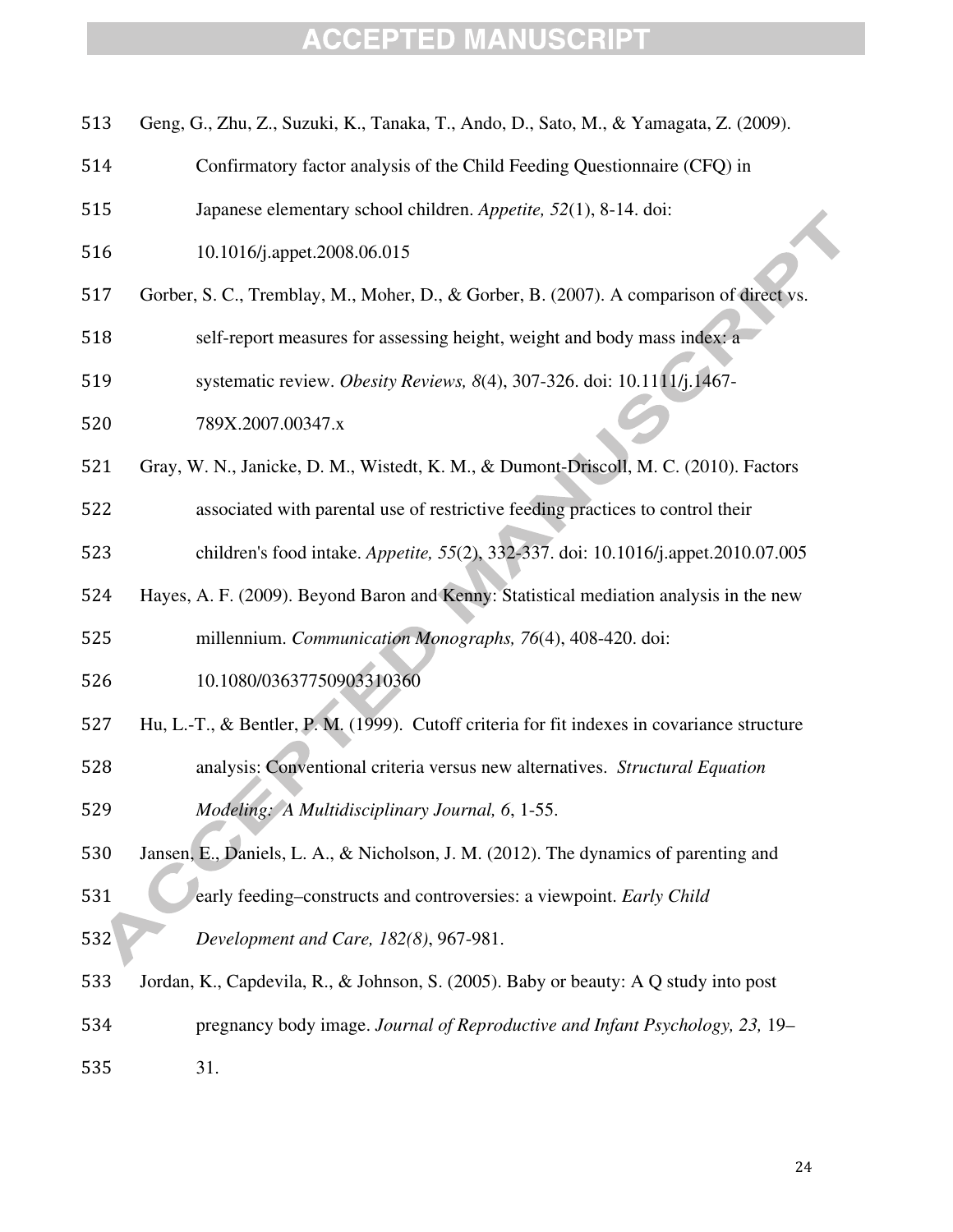- Kröller, K., & Warschburger, P. (2008). Associations between maternal feeding style and
- food intake of children with a higher risk for overweight. *Appetite, 51*(1), 166-
- 172. doi: 10.1016/j.appet.2008.01.012
- Kuczmarski, R. J., Ogden, C. L., Grummer-Strawn, L. M., Flegal, K. M., Guo, S. S., Wei,

R., . . . Johnson, C. L. (2000). CDC growth charts: United States. *Advance* 

- *Data*(314), 1.
- Ludwig, D. S. (2007). Childhood obesity—the shape of things to come. *New England Journal of Medicine, 357*(23), 2325-2327.
- Loos, R. J. F., & Bouchard, C. (2003). Obesity is it a genetic disorder? *Journal of*
- *Internal Medicine, 254*(5), 401-425. doi: 10.1046/j.1365-2796.2003.01242.x
- May, A. L., Donohue, M., Scanlon, K. S., Sherry, B., Dalenius, K., Faulkner, P., & Birch,
- L. L. (2007). Child-feeding strategies are associated with maternal concern about
- children becoming overweight, but not children's weight status. *Journal of the*
- *American Dietetic Association, 107*(7), 1167-1174. doi:
- 10.1016/j.jada.2007.04.009
- McPhie, S., Skouteris, H., Fuller-Tyszkiewicz, M., McCabe, M., Ricciardelli, L. A.,
- Milgrom, J., … Dell'Aquila, D. (2012). Maternal predictors of preschool child-
- eating behaviours, food intake and body mass index: a prospective study. *Early Child Development and Care, 182*(8), 999-1014. doi:
- 10.1080/03004430.2012.678595
- McPhie, S., Skouteris, H., McCabe, M., Ricciardelli, L. A., Milgrom, J., Baur, L. A., …
- Dell'Aquila, D. (2011). Maternal correlates of preschool child eating behaviours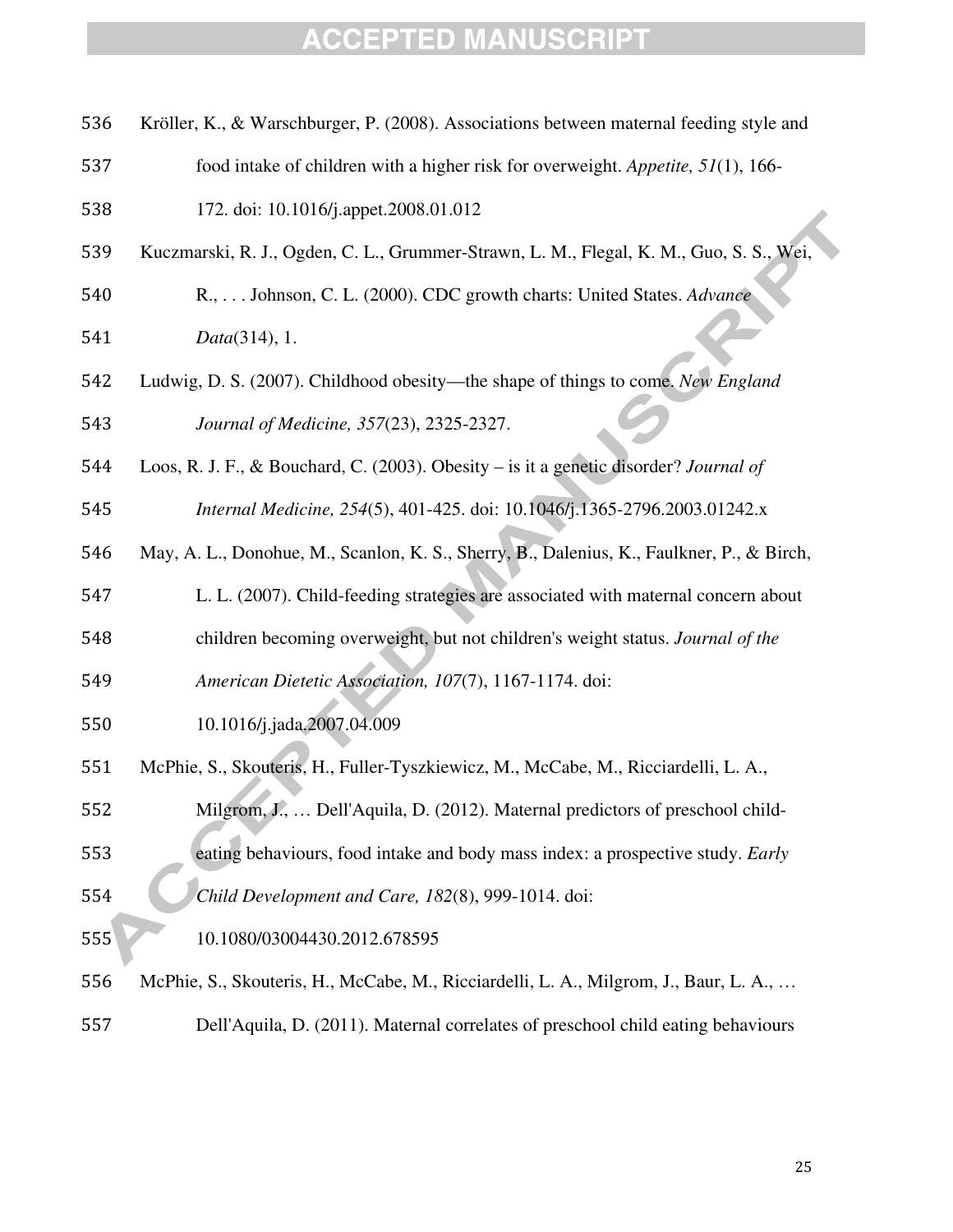| 558 | and body mass index: a cross-sectional study. International Journal of Pediatric         |
|-----|------------------------------------------------------------------------------------------|
| 559 | Obesity, 6(5-6), 476-480. doi: 10.3109/17477166.2011.598937                              |
| 560 | McPhie, S., Skouteris, H., Daniels, L., & Jansen, E. (2012). Maternal correlates of      |
| 561 | maternal child feeding practices: a systematic review. Maternal & Child                  |
| 562 | Nutrition, n/a-n/a. doi: 10.1111/j.1740-8709.2012.00452.x                                |
| 563 | Medicine Co. Children's BMI-percentile-for-age Calculator [online calculator]. Retrieved |
| 564 | from http://www.bcm.edu/cnrc/bodycomp/bmiz2.html 2007.                                   |
| 565 | Mei, Z., Grummer-Strawn, L. M., Pietrobelli, A., Goulding, A., Goran, M. I., & Dietz,    |
| 566 | W. H. (2002). Validity of body mass index compared with other body-                      |
| 567 | composition screening indexes for the assessment of body fatness in children and         |
| 568 | adolescents. The American Journal of Clinical Nutrition, 75(6), 978-985.                 |
| 569 | Mond, J. M., Hay, P. J., Rodgers, B., Owen, C., & Beumont, P. J. V. (2004). Validity of  |
| 570 | the Eating Disorder Examination Questionnaire (EDE-Q) in screening for eating            |
| 571 | disorders in community samples. Behaviour Research and Therapy, 42(5), 551-              |
| 572 | 567. doi: 10.1016/s0005-7967(03)00161-x                                                  |
| 573 | Musher-Eizenman, D., & Holub, S. (2007). Comprehensive Feeding Practices                 |
| 574 | Questionnaire: Validation of a new measure of parental feeding practices. Journal        |
| 575 | of Pediatric Psychology, 32(8), 960-972. doi: 10.1093/jpepsy/jsm037                      |
| 576 | Ogden, J., Reynolds, R., & Smith, A. (2006). Expanding the concept of parental control:  |
| 577 | A role for overt and covert control in children's snacking behaviour? Appetite,          |
| 578 | 47(1), 100-106. doi: 10.1016/j.appet.2006.03.330                                         |
| 579 | Patel, P., Wheatcroft, R., Park, R. J., & Stein, A. (2002). The children of mothers with |
| 580 | eating disorders. Clinical Child and Family Psychology Review, 5(1), 1-19.               |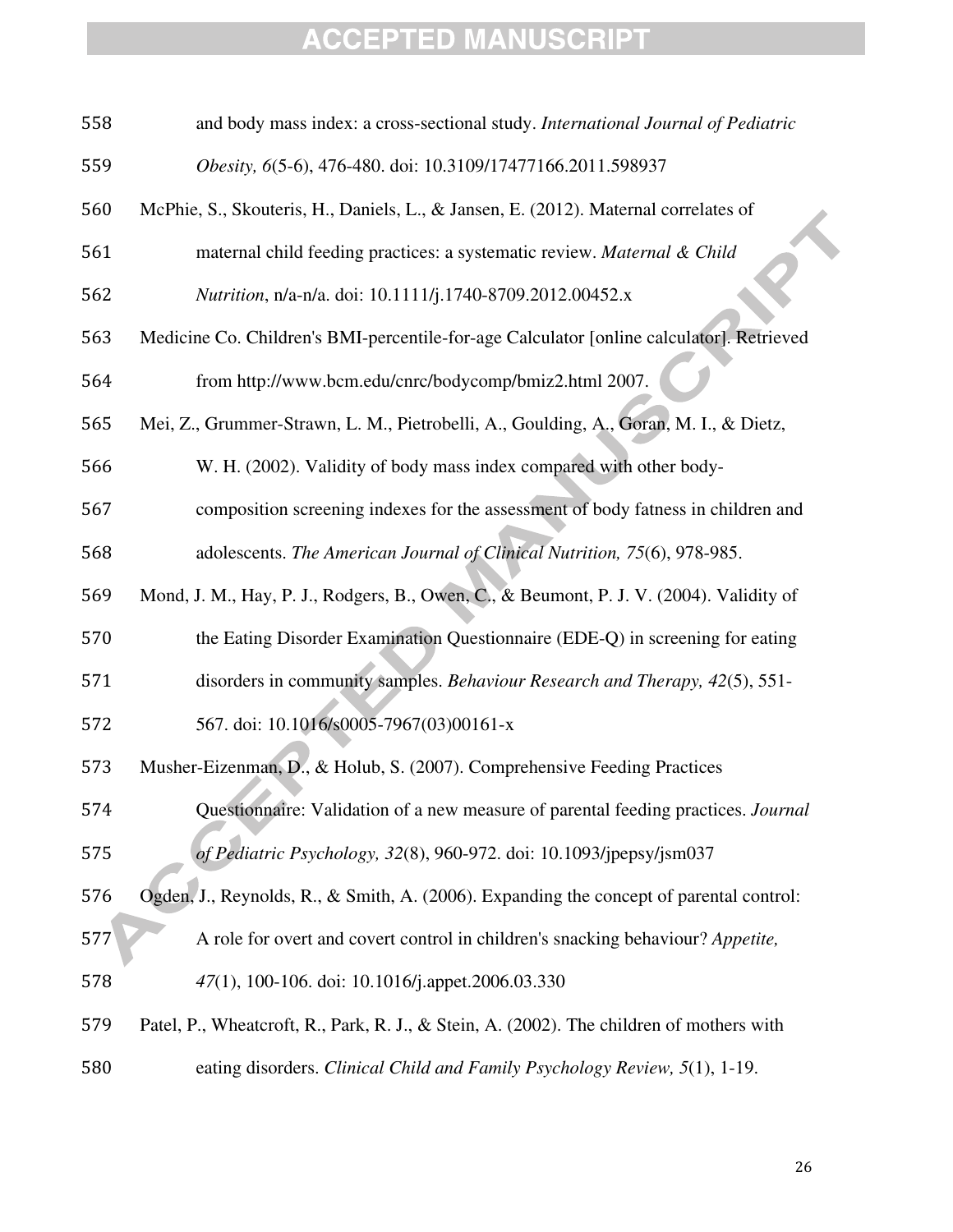| 581 | Paxton, S. J., Eisenberg, M. E., & Neumark-Sztainer, D. (2006). Prospective predictors of |
|-----|-------------------------------------------------------------------------------------------|
| 582 | body dissatisfaction in adolescent girls and boys: A five year longitudinal study.        |
| 583 | Developmental Psychology, 42, 888-899. doi: 10.1037/0012-1649.42.5.888                    |
| 584 | Rallis, S., Skouteris, H., Wertheim, E. H., & Paxton, S. J. (2007). Predictors of body    |
| 585 | image during the first year postpartum: A prospective study. Women & Health,              |
| 586 | 45(1), 87-104. doi: 10.1300/J013v45n01_06                                                 |
| 587 | Rhee, K. (2008). Childhood overweight and the relationship between parent behaviors,      |
| 588 | parenting style, and family functioning. The Annals of the American Academy of            |
| 589 | Political and Social Science, 615(1), 11-37. doi: 10.1177/0002716207308400                |
| 590 | Rodgers, R., & Chabrol, H. (2009). Parental attitudes, body image disturbance and         |
| 591 | disordered eating amongst adolescents and young adults: A review. European                |
| 592 | Eating Disorders Review, 17(2), 137-151. doi: 10.1002/erv.907                             |
| 593 | Skouteris, H., Carr, R., Wertheim, E. H., Paxton, S. J., & Duncombe, D. (2005).           |
| 594 | Prospective study of factors that lead to body dissatisfaction during pregnancy.          |
| 595 | Body Image, 2, 347-361. doi:10.1016/j.bodyim.2005.09.002                                  |
| 596 | Snoek, H.M., Sessink, N.Y., & Engels, R.C. (2010). Food choices of 4 to 6-year-old        |
| 597 | overweight and nonoverweight children while role-playing as adults. Journal of            |
| 598 | Family Psychology, 24, 779-782. DOI: 10.1037/a0021639                                     |
| 599 | Ventura, A., & Birch, L. (2008). Does parenting affect children's eating and weight       |
| 600 | status? International Journal of Behavioral Nutrition and Physical Activity, 5(1),        |
| 601 | 15. doi:10.1186/1479-5868-5-15                                                            |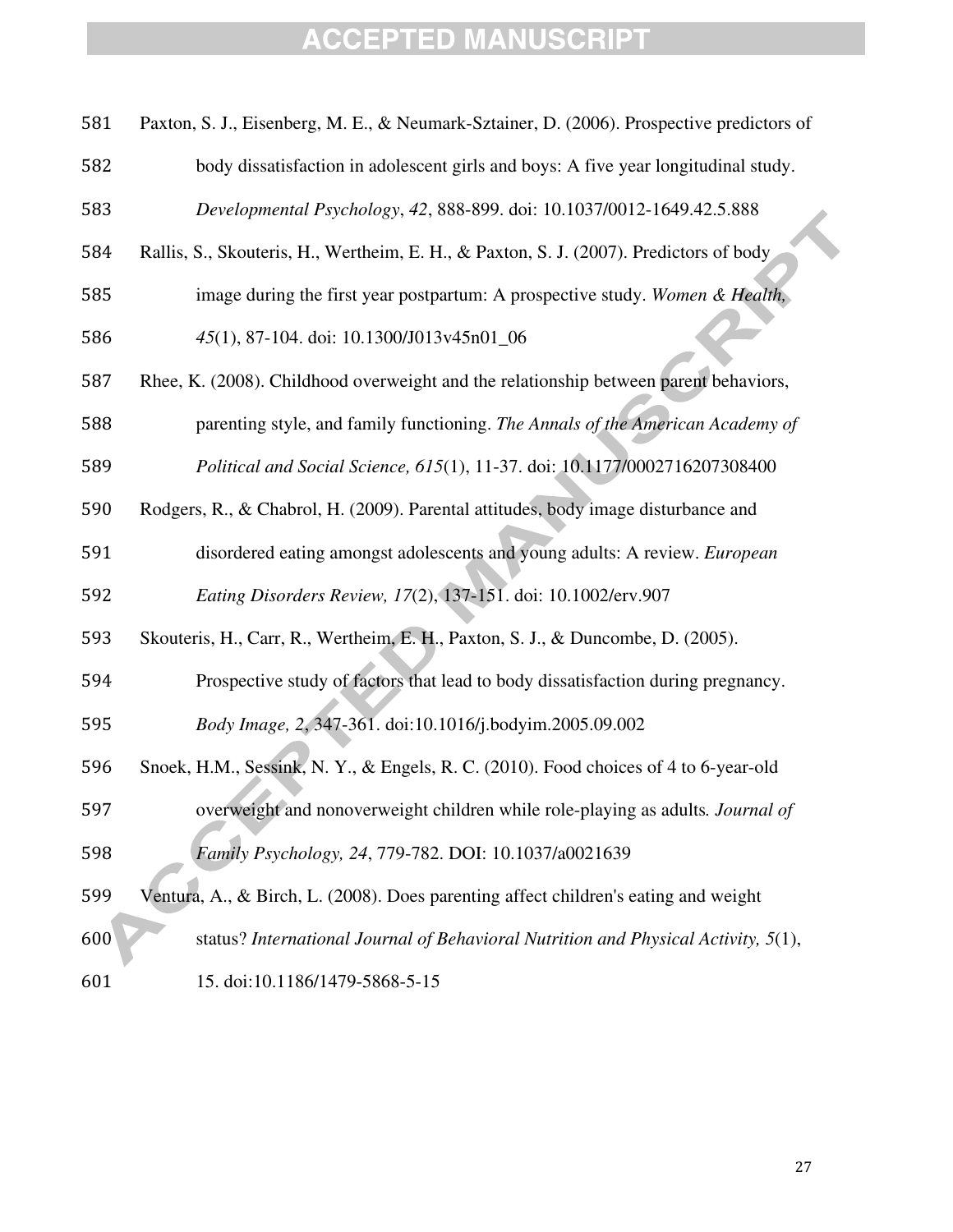| 602 Wardle, J., Carnell, S., Haworth, C. M., & Plomin, R. (2008). Evidence for a strong |  |  |
|-----------------------------------------------------------------------------------------|--|--|

- genetic influence on childhood adiposity despite the force of the obesogenic environment. *The American Journal of Clinical Nutrition, 87*(2), 398-404.
- Wertheim, E. H., Martin, G., Prior, M., Sanson, A., & Smart, D. (2002). Parent influences
- in the transmission of eating and weight related values and behaviors. *Eating*
- *Disorders, 10*(4), 321.
- Wertheim, E. H., Mee, V., & Paxton, S. J. (1999). Relationships among adolescent girls'
- eating behaviors and their parents' weight-related attitudes and behaviors. *Sex*
- *Roles, 41*(3), 169-187. doi: 10.1023/a:1018850111450
- World Health Organization. (2011). WHO Anthro (version 3.2.2, January 2011).
- Available at: http://www.who.int/childgrowth/software/en/. Accessed February

28, 2013.

A College R.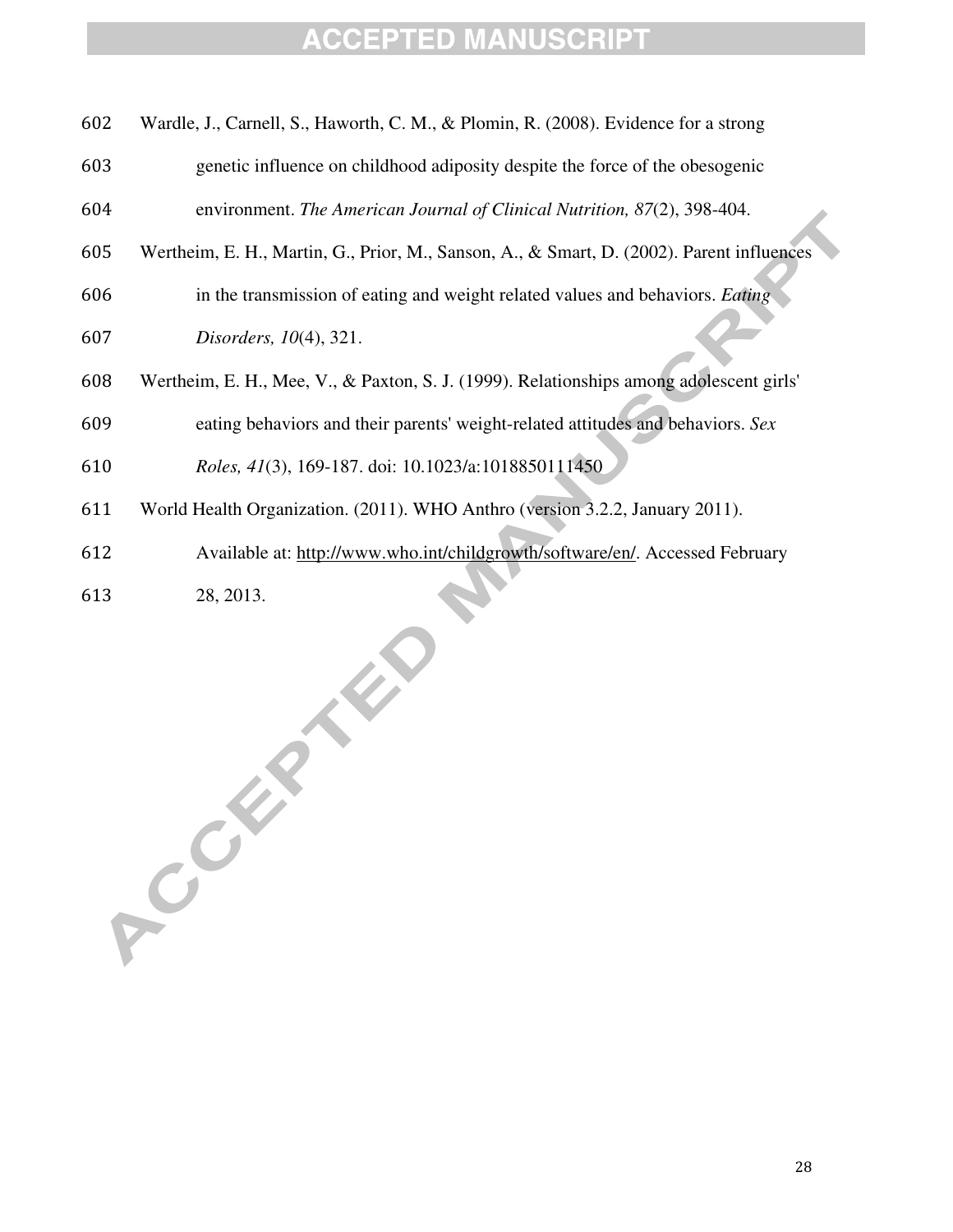#### Table 1

|                                          | Range   | Mean $(SD)$ or % $(n)$    |
|------------------------------------------|---------|---------------------------|
| Girls ( $n = 118$ )                      |         |                           |
| Underweight                              |         | $5.1\% (n=6)$             |
| Healthy weight                           |         | 68.2\% $(n = 81)$         |
| Overweight                               |         | $15.9\% (n = 19)$         |
| Obese                                    |         | $10.2\%$ ( <i>n</i> = 12) |
| Boys $(n = 100)$                         |         |                           |
| Underweight                              |         | $6\% (n = 6)$             |
| Healthy weight                           |         | 60.9% $(n = 61)$          |
| Overweight                               |         | $21.9\%$ (n = 22)         |
| Obese                                    |         | $11.1\% (n = 11)$         |
| Maternal BMI                             |         | 23.93 (4.05)              |
| Child BMIz                               |         | .29(1.18)                 |
| <b>Body</b> dissatisfaction              | $0-6$   | 1.37(1.25)                |
| Child weight concern                     | $1 - 5$ | 1.66(.91)                 |
| Maternal dietary restraint               | $0 - 6$ | 1.02(1.10)                |
| Child weight-focused restrictive feeding | $1-5$   | 1.87(.50)                 |

*Range, Mean and Standard Deviation for Study Variables at Time 1 for Girls (n = 118) and Boys (n = 100), Mean Age = 2.03, SD = 0.37.*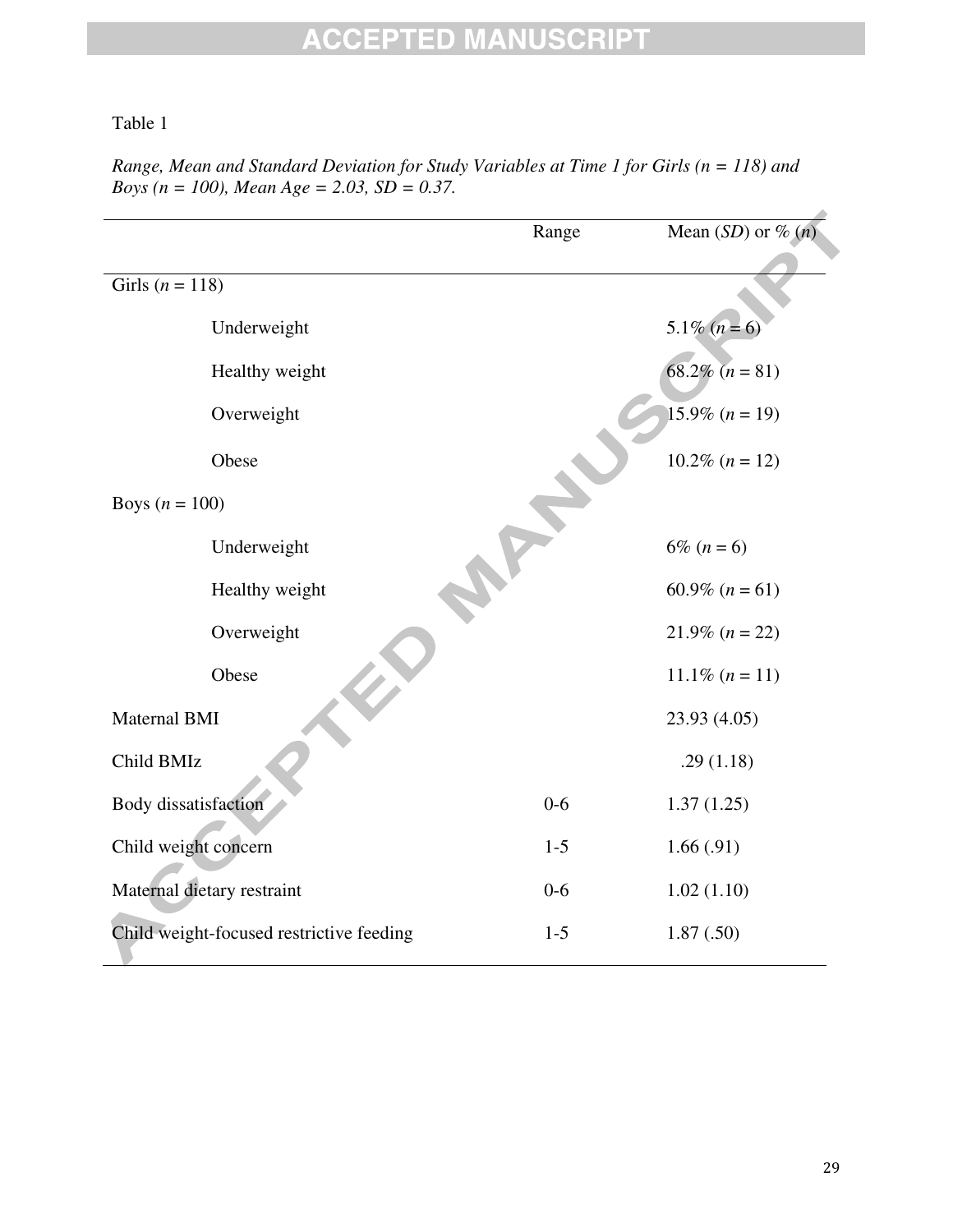#### Table 2

*Spearman Correlations between Study Variables Over a 1-year Interval, N = 218, mean age at Time 1 =*2.03 *years.* 

|                                          | <b>Body</b>     | Child weight | Maternal          | Child weight-focused | Child baseline | Child follow | BMIz    |
|------------------------------------------|-----------------|--------------|-------------------|----------------------|----------------|--------------|---------|
|                                          | dissatisfaction | concern      | dietary restraint | restrictive feeding  | BMIz           | up $BMIz$    | change  |
| Maternal BMI                             | $.50***$        | .10          | $.32***$          | .00                  | $.19**$        | $.22***$     | .06     |
| Body dissatisfaction                     |                 | $.20**$      | $.53***$          | .05                  | .08            | .08          | .04     |
| Child weight concern                     |                 |              | .07               | $.28**$              | $.34***$       | $.24***$     | $-.11$  |
| Maternal dietary restraint               |                 |              |                   | .12                  | $-.07$         | .11          | $.20**$ |
| Child weight-focused restrictive feeding |                 |              |                   |                      | $.14*$         | .08          | $-.05$  |
|                                          |                 |              |                   |                      |                |              |         |

\**p*<.05, \*\*p<.01, \*\*\* *p*<.001, ¶ *p*<.10

Note: Child BMI is derived from measure height and weight using CDC references; mothers BMI is calculated from self-report data; Body dissatisfaction: Weight Concern subscale of the Eating Disorders Examination Questionnaire (Fairburn & Beglin, 1994); Child weight concern: Concern over Child Weight subscale of the Child Feeding Questionnaire (Birch et al., 2001); Child weight-focused restrictive feeding: Restriction for Weight Control subscale from the Comprehensive Feeding Practices Questionnaire (Musher-Eizenman & Holub, 2007).

Creek

z,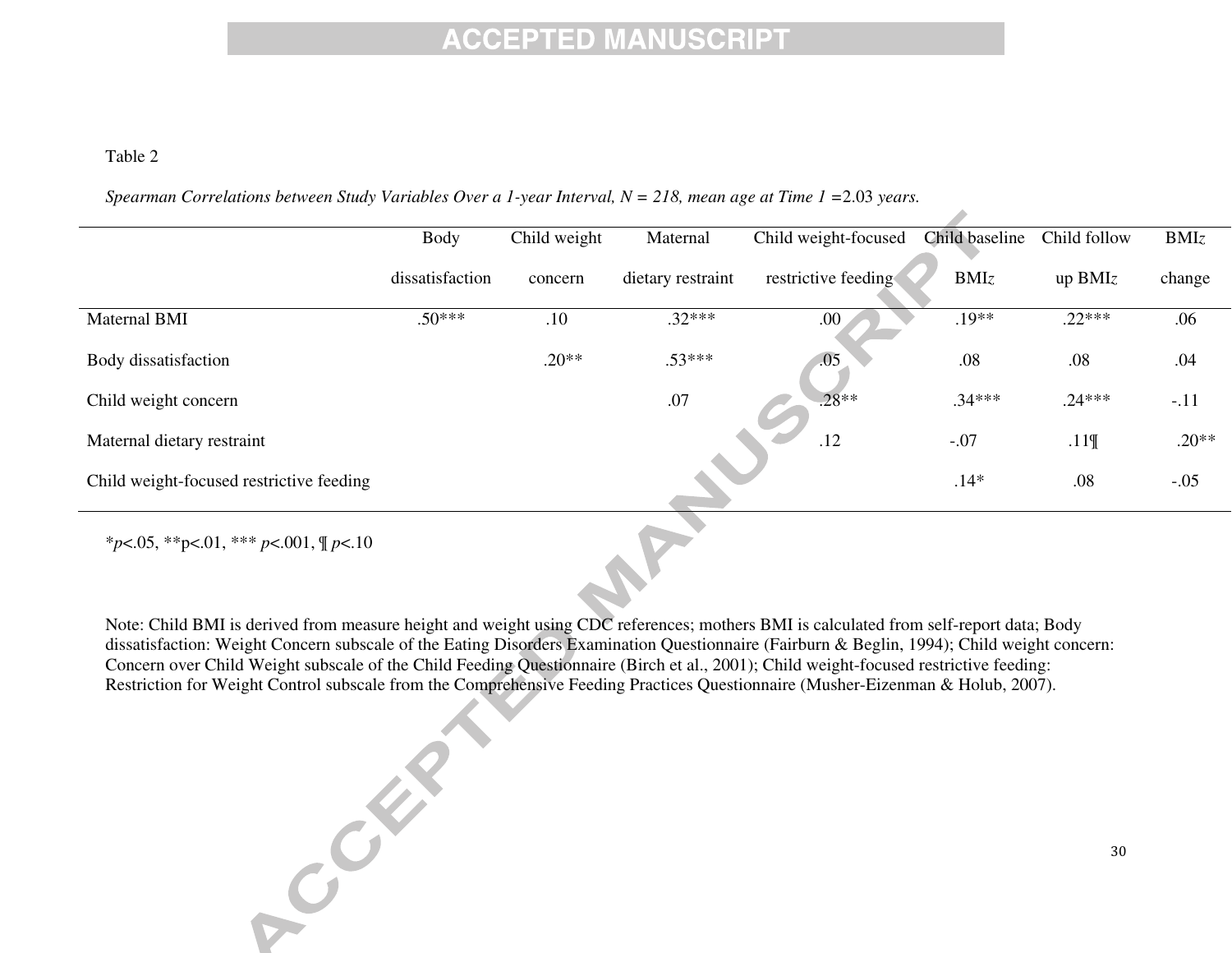

Figure 1: Proposed (in bold) and Final Model with Standardized Path Coefficients *(*β*)* and Explained Variance.

 $\epsilon^{C}$